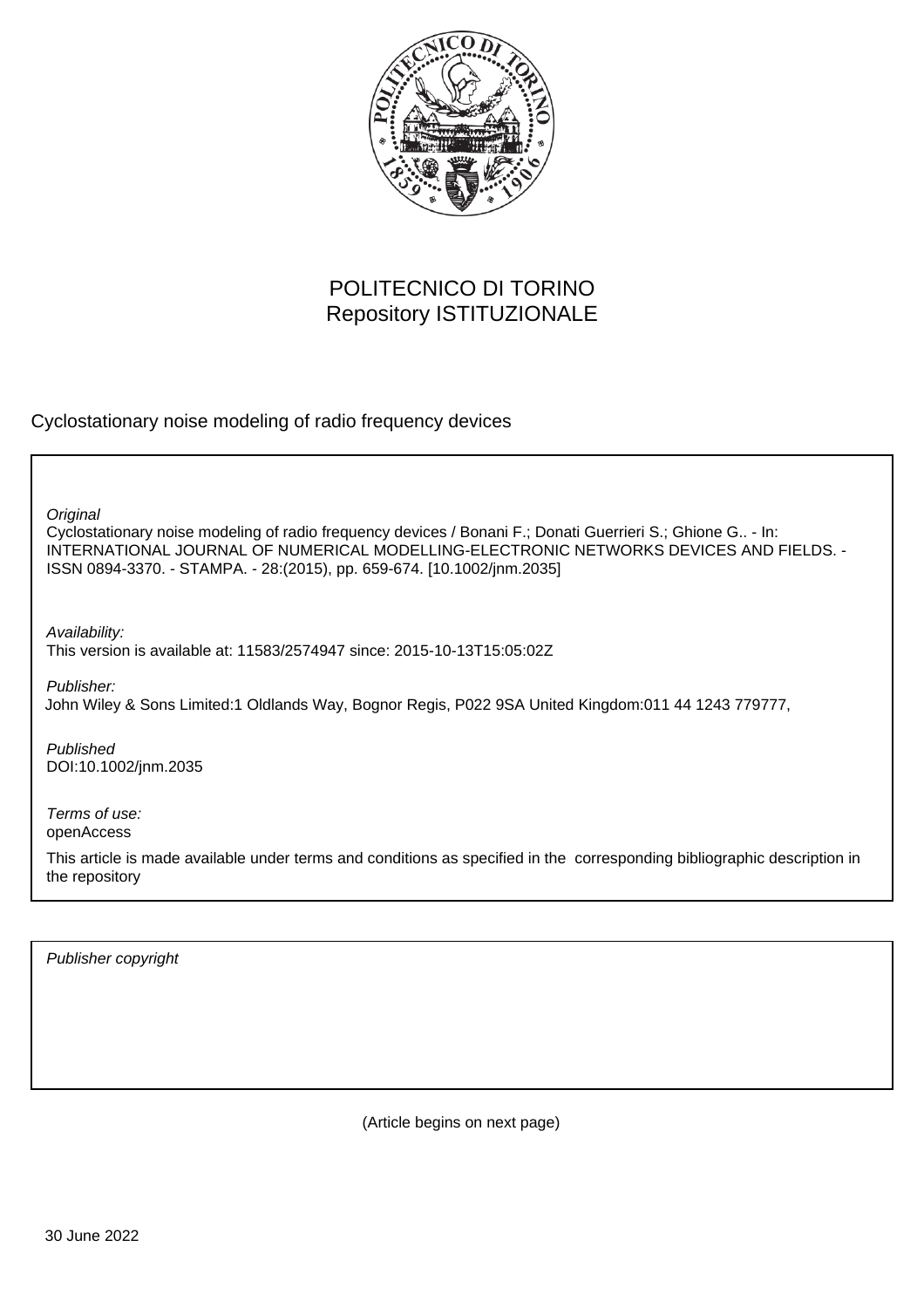## Cyclostationary noise modeling of RF devices

F. Bonani<sup>1</sup>\*, S. Donati Guerrieri<sup>1</sup>, G. Ghione<sup>1</sup>

<sup>1</sup>*Dipartimento di Elettronica e Telecomunicazioni, Politecnico di Torino, Corso Duca degli Abruzzi 24, 10129 Torino, Italy*

## **SUMMARY**

We present a review of the current status of research in the modeling and simulation of cyclostationary (nonlinear) noise properties of semiconductor active devices operated in forced large-signal conditions, a typical operating regime for high frequency applications. We discuss both the case of physics-based device simulations, where numerical burden is the most important issue, and the derivation of compact cyclostationary noise models. In the latter case, both phenomenological amplitude modulation approaches and the derivation of consistent analytical device descriptions are discussed. We show examples of both physics-based simulations of the noise properties of a realistic HEMT resistive mixer, and show for the first time the application of a novel, fully analytical cyclostationary noise bipolar transistor model. Copyright © 2013 John Wiley & Sons, Ltd.

Received . . .

KEY WORDS: semiconductor device modeling, semiconductor device noise, cyclostationary noise

#### 1. INTRODUCTION

Noise arising in active semiconductor devices often poses the ultimate limit to the optimization of circuit performances, like in the development of modern communication systems or accurate instrumentation equipment. In many fields, including wireless communications and remote sensing, the operating frequency is constantly increasing, thus calling for accurate active device noise models in the RF and microwave frequency range. Furthermore, in many subsystems where noise is a main concern, such as the receiver chain of a RX-TX module, the nonlinear (e.g. mixers) or linear blocks (e.g. Low Noise Amplifiers, LNAs) may be subject to saturation due to strong input or interfering signals. In this case the device operating condition already in the ideal noiseless case is time-varying and highly nonlinear in response to the external inputs. Concerning noise analysis, the computer aided design and optimization of such subsystems requires the development of the so called *cyclostationary noise models*, i.e. noise models that can predict the noise device behavior when its operating condition is nonstationary, and in particular periodically time-varying (Large Signal – LS – operation)  $[1-3]$ . Under this respect, cyclostationary noise is often referred to as *nonlinear device noise*.

The cyclostationary noise analysis is by far more involved than the stationary one, where the device operating point is instead time-independent (sometimes referred to as linear or small-signal noise). In fact, in the nonlinear case noise measurement capabilities are limited and, contrary to the stationary (linear, small-signal) case, they cannot provide a full characterization of the terminal device noise performances (see [4] and references therein). Since a complete and easily available noise characterization is lacking, the development of accurate nonlinear noise models is essential.

<sup>∗</sup>Correspondence to: E-mail: fabrizio.bonani@polito.it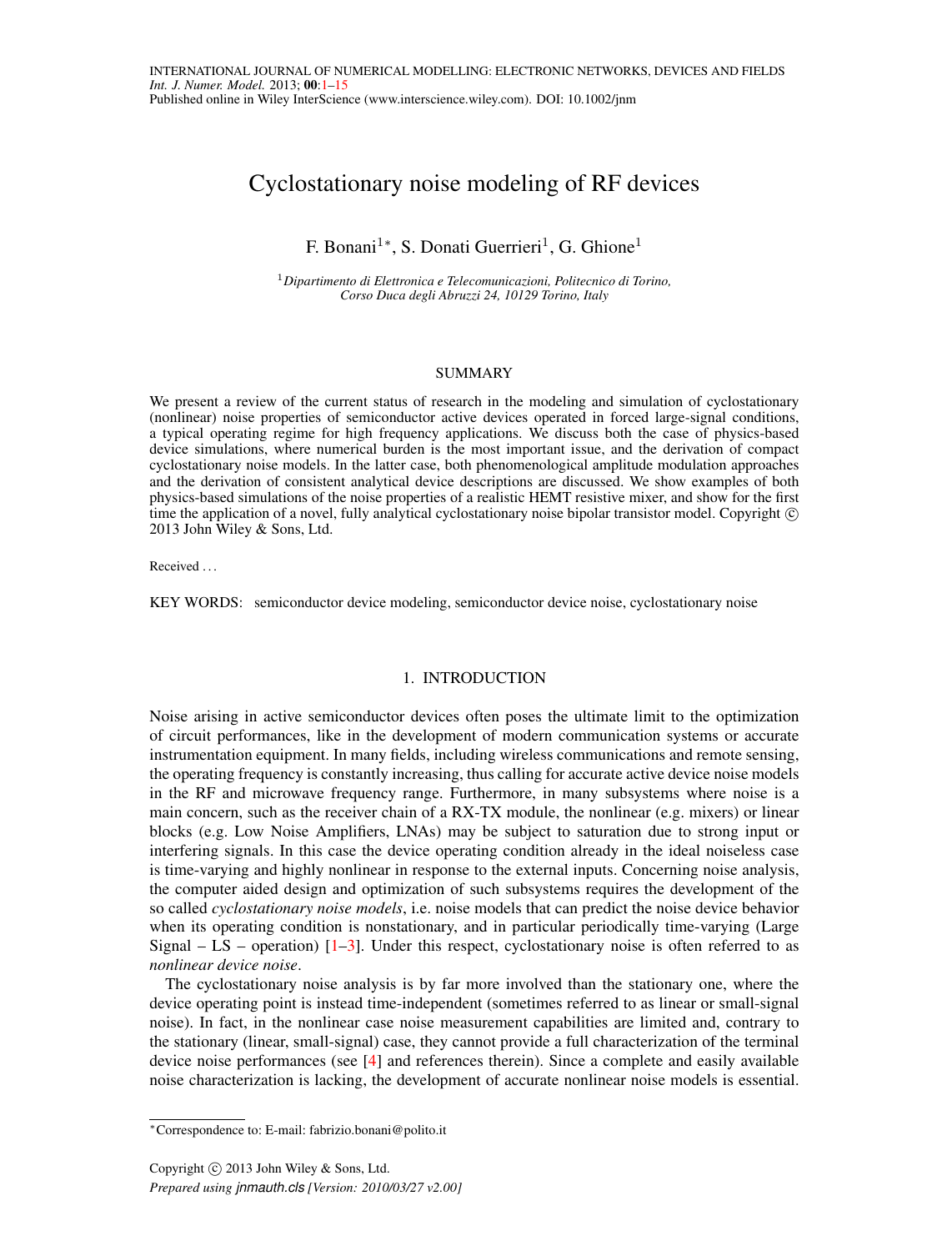

Figure 1. (a) Series and (b) parallel circuit representation of a noisy transistor in time domain. The subscript "nl" indicates noiseless quantities

However, even in this case various issues arise that ultimately limit the ease of identification of a seamless model, where the device noise properties are included in a self-consistent way with all the other device electrical performances in LS operating conditions. While compact models have been proposed, where simplified approximate cyclostationary noise is included in a non fully selfconsistent way, the remarkable numerical effort required for physics-based device simulation in nonlinear conditions has hindered the development of cyclostationary noise analysis until recent years [3].

This paper aims at reviewing viable approaches to the cyclostationary noise analysis of semiconductor devices. Particular emphasis is posed on the approximations that can be made, leading to a full set of cyclostationary noise models, that range from the more accurate to the simpler, albeit approximate, approaches. Starting from the description of microscopic fluctuations in the nonlinear case, the accurate physics-based nonlinear noise analysis is presented, with particular emphasis on the so called Conversion Green's Function (CGF) approach [2, 3, 5]. Also, compact models are discussed in detail, showing that, while approximate solutions may be exploited in the development of a nonlinear noise model starting from the linear (stationary) case, accurate compact models can also be derived in a rigorous way.

Although a great variety of examples of ciclostationary noise analysis could be provided, in this paper we have focused the attention on two particular case studies. The examples presented show that the accurate nonlinear noise analysis of RF semiconductor devices is actually feasible both at the physics-based and at the compact model level, providing a solid link between the device physical properties and structure and the final circuit noise performances. The examples discussed include a microwave field-effect transistor (a GaAs HEMT) and a Si bipolar transistor (BJT). In the latter case, a novel and fully consistent compact model for bipolar transistors including cyclostationary noise in a seamless way within the LS device model is presented. To the author's knowledge, this is the first nonlinear BJT model embedding noise analysis presented in the literature. Although the model is limited, in its present formulation, to homostructure BJTs, the extension to the heterostrutcure bipolar transistor (HBT) case, more interesting for the microwave and millimeter wave frequency range, is also feasible.

#### 2. CIRCUIT REPRESENTATION OF NOISY TRANSISTORS

The circuit representation of noisy devices is based on the assumption that, since fluctuations induce a small perturbation of the noiseless device steady-state, they can be interpeted as small-amplitude, zero average random signals superimposed to the (noiseless) currents and voltages at the device ports (see e.g., [5]). From a circuit viewepoint, this statement is equivalent to introducing impressed random (zero average) *noise generators* at the device ports. In the present discussion we consider as a modeling case study the transistor, i.e. a two-port device. Accordingly, we may have input and output voltage or current noise generators, in any possible combination. For the sake of simplicity, we only show in Fig. 1 the series and parallel equivalent circuits.

Denoting the vector quantities (currents  $\mathbf{i}$  and voltages  $\mathbf{v}$ ) obtained collecting the elements pertaining to port 1 and 2, respectively, we have:

$$
\mathbf{v}(t) = \mathbf{v}_{nl}(t) + \mathbf{e}_n(t) \qquad \text{series representation} \tag{1}
$$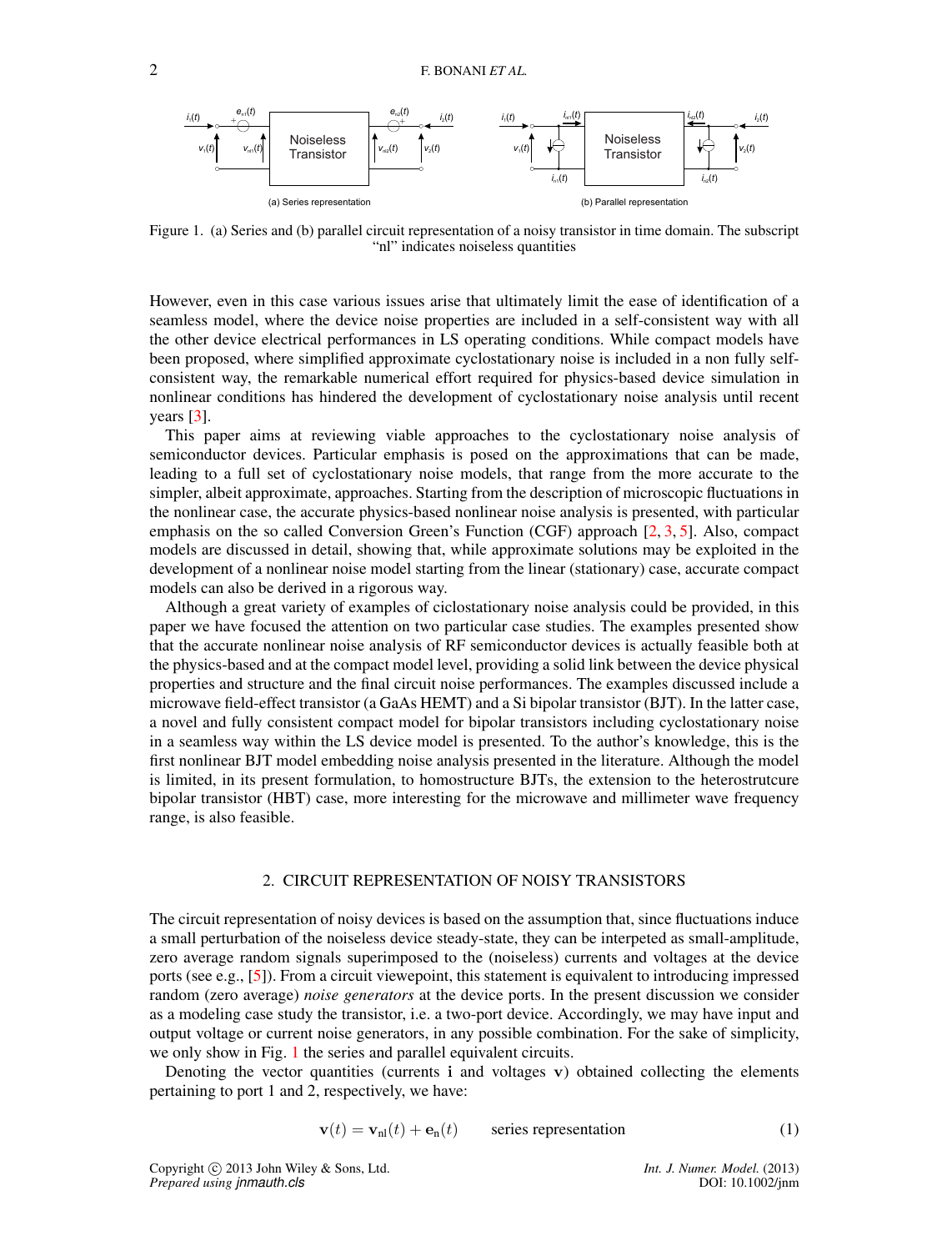$$
\mathbf{i}(t) = \mathbf{i}_{\rm nl}(t) + \mathbf{i}_{\rm n}(t) \qquad \text{parallel representation} \tag{2}
$$

where subscript "nl" indicates noiseless quantities. The noise generators are usually assumed gaussian random processes, and therefore are fully characterized by their second order moments (being the average equal to zero). The relevant quantity is therefore the correlation matrix (hereafter presented in terms of current generators only):

$$
\mathbf{R}_{\mathbf{i}_n,\mathbf{i}_n}(t_1, t_2) = \langle \mathbf{i}_n(t_1) \mathbf{i}_n^{\mathrm{T}}(t_2) \rangle \tag{3}
$$

where  $\langle \cdot \rangle$  is the statistical average, and <sup>T</sup> denotes the transpose. The elements of **R** are the correlation functions of the respective elements of the random generator vectors.

The statistical properties of the generators have a deep impact on the correlation matrix, and in turn depend on the transistor operating conditions  $[3,5]$ : in the simplest case, the noiseless operating point is DC. This condition is typical, e.g., of low-noise amplifiers (LNAs), and implies that the stochastic processes representing noise are *stationary*:

$$
\mathbf{R}_{\mathbf{i}_n, \mathbf{i}_n}(t_1, t_2) = \mathbf{R}_{\mathbf{i}_n, \mathbf{i}_n}(t_2 - t_1). \tag{4}
$$

As a consequence, an equivalent representation in the frequency domain is provided by the *noise spectrum*, i.e. the Fourier transform of the correlation matrix:

$$
\mathbf{S}_{\mathbf{i}_n,\mathbf{i}_n}(\omega) = \mathcal{F}\left\{\mathbf{R}_{\mathbf{i}_n,\mathbf{i}_n}(\tau)\right\}.
$$
 (5)

Noise spectra can be experimentally derived from direct measurements; however, in high-frequency devices, system oriented noise parameters (such as the noise figure, the noise resistance and the optimum noise input impedance) are usually derived from the experiment [6]. Starting from these and from the measured small-signal (e.g. scattering) parameters, straightforward analytical manipulations allow to derive the noise spectra. The opposite path is of course followed when the noise spectra are obtained from modeling approaches and the system oriented noise parameters are then derived therefrom [5].

A more complex case is that of devices driven into *periodic* (or *quasi-periodic*) operating conditions, also denoted as Large-Signal (LS) operation. Important examples of this operating regime are mixers, frequency multipliers and power amplifiers (although in the latter case noise is rarely an important issue). In LS, the noiseless working point is strictly periodic or a superposition of non-commensurate sinusoidal tones, in the quasi-periodic case: for the sake of simplicity we discuss here the strictly periodic case, the extension being trivial. Therefore the time-varying working point amplitude modulates the noise processes taking place in the device (see Section 3). The consequence of the modulation is a profound change in the statistical features of fluctuations  $[2,5,7,8]$ : the random processes are no longer stationary, but rather *cyclostationary*.

Cyclostationary processes are characterized, in time domain, by a correlation matrix that is doubly periodic of the same period  $T$  of the LS working point. In the frequency domain, this periodicity constraint amounts to the following: the frequency axis is divided into frequency ranges, called *sidebands,* that define a neighborhood of each harmonic of the fundamental (angular) frequency  $\omega_f = 1/T$ . We have the k-th (k is integer) *upper sideband*  $\omega_k^+ = k\omega_f + \omega$  and the *lower sideband*  $\omega_k^- = k\omega_f - \omega$ , where  $0 \le \omega \le \omega_f/2$  is the *sideband (angular) frequency*. The main feature of cyclostationary processes is that their frequency components are correlated (as for nonstationary processes) if and only if we consider frequencies whose distance from one of the LS harmonics is the same, i.e. correlation takes place only between sidebands, see Fig. 2 for a graphical representation of the cyclostationary process correlation spectrum.

As a consequence, the frequency domain characterization of the cyclostationary noise is provided by the *sideband correlation matrix* (SCM), the collection of all the possible correlation spectra between all the possible sidebands for each of the involved noise processes. Using only the *upper* sideband SCM (see again Fig. 2) is sufficient to fully characterize the noise, since a double sided spectrum is used and the correlation spectra turn out to be symmetric with respect to the zero absolute frequency because noise processes are real-valued in the time domain [3]. Notice, though,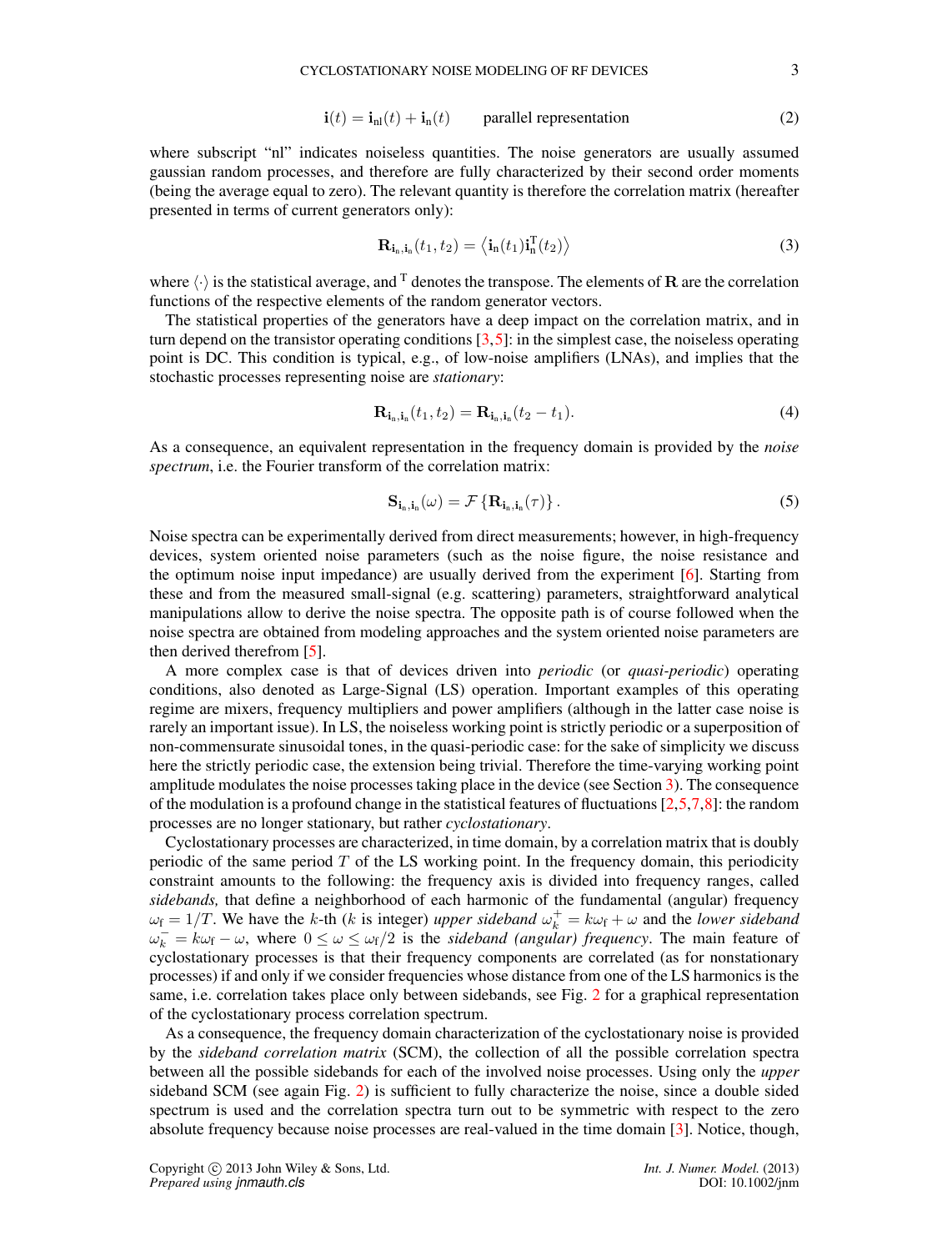

Figure 2. Noise sidebands and their correlation. In principle, all the noise sidebands are correlated. However, since the fluctuations are real signals, the correlation among the upper sidebands only is sufficient to fully represent the second order statistical properties. Correlation depends only on the sideband frequency  $\omega$ .

that only the diagonal elements of the SCM can be actually measured. For instance, the element (1, 1), the self-correlation of the upper sideband on the right of the LS fundamental, is the *residual phase noise* [4].

From the numerical standpoint, any evaluation of the cyclostationary noise requires two steps: first the periodic noiseless steady state must be evaluated. In this step the spectrum must be truncated to some harmonic order  $N<sub>S</sub>$  and each variable describing the noiseless device working point (voltage, current or any internal physical quantity like the carrier number) will require  $(2N<sub>S</sub> + 1)$  real numbers (namely  $N<sub>S</sub>$  conjugate complex numers + DC) for a full mathematical description. In the second step we turn to the evaluation of the sideband correlation matrix representing noise: here we will have one upper sideband for each of the harmonics of the steady state, hence the noise generator is represented by a SCM of  $(2N<sub>S</sub> + 1) \times (2N<sub>S</sub> + 1)$  complex numbers (see e.g. [3] for details).

A different treatment is required for the noise analysis of autonomous systems, namely oscillators, where the lack of a specified time reference induced by the forcing generators implies a much more complex behaviour. Recent results indicate that the asymptotic behaviour of fluctuations turns back to stationary noise processes, despite in oscillators the working point is clearly LS  $[9-11]$ . From the device modeling standpoint, therefore, the stationary noise generator spectra are the pre-requisite for a complete oscillator noise analysis.

## 3. AMPLITUDE MODULATION OF STATIONARY FLUCTUATIONS

As discussed above, amplitude modulation is the key process leading to cyclostationary noise. From a physical standpoint, the modulation is provided by the fact that in the vast majority of cases stationary fluctuations are represented by random processes whose amplitude depends on quantities that, in turn, are an expression of the noiseless device working point. Notice that this is valid both at the compact modeling level and at the microscopic level. At the compact model level, think e.g. of the shot noise associated to the collector noise current generator of a bipolar transistor (being it homo- or hetero-junction):  $S_{i_C,i_C} = 2qI_C$  where q is the (absolute value of the) electron charge and  $I_c$  is the collector current in the DC bias point. At the microscopic level, typical examples are the fundamental fluctuations of the charged carrier number (generation-recombination – GR – noise) or carrier velocity (diffusion noise) which depend, in turn, on the microscopic noiseless steady state. Notice that microscopic noise processes are often interpreted as the microscopic noise sources [5], meaning that noise at the microscopic level will be the source for the induced noise at the external device terminals: such transfer from the microscopic to the macroscopic (external) noise is also the basis of the Green's Function Method which will be described more in detail in the following Sec. 4.1 (see also Fig.4 (a) below).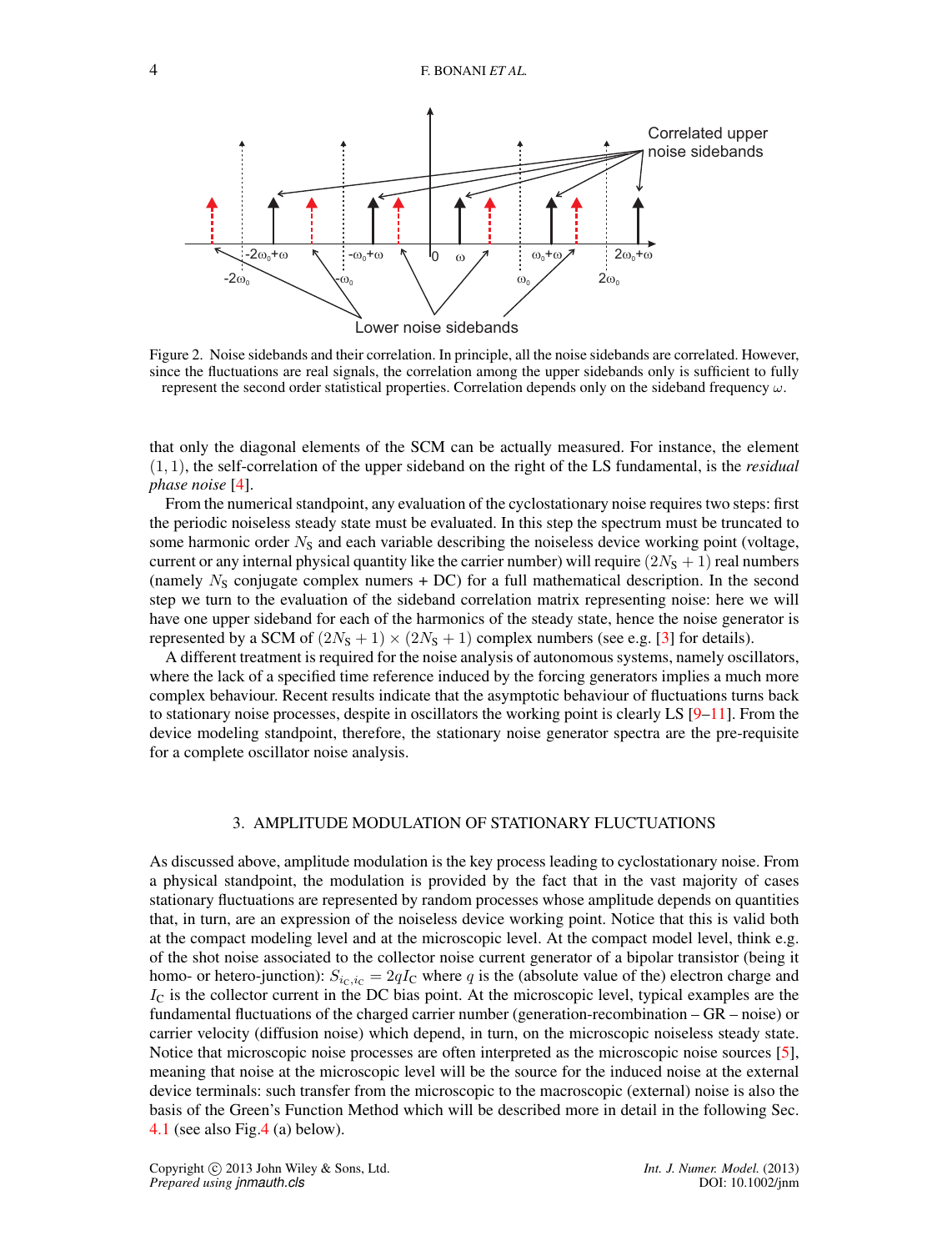

Figure 3. Possible system representations of amplitude modulation. (a) Stationary spectrum. (b) LS MF case. (c) LS FM case.

While microscopic fluctuations may seem to be a more fundamental description of the device noise, from the modelling standpoint it is worth to keep the treatment general, so that here we shall merely assume that all the stationary noise processes (microscopic or measured at the device terminals) are described as a function of the noiseless steady state of the system.

Obviously, when the noiseless working point becomes time-varying, amplitude modulation occurs and the previous description of noise through stationary processes needs to be revisited in terms of cyclostatonary processes. The extraction of the cyclostationary process arising from amplitude modulation is not at all a trivial issue. In particular, we will show that the modulation procedure is uniquely defined only for a white stationary process, whereas in the case of colored processes only approximations can be made.

The issue of colored noise is not at all trivial. In fact, while some examples of white stationary noise are known (like e.g. the above mentioned shot noise and GR and diffusion microscopic noise), in many cases stationary fluctuations are characterized by colored spectra. This may be due to fundamental considerations, as for the fluctuations associated to low-frequency noise [4]. However, in many compact models colored fluctuation spectra simply derive from reactive effects in the device, that filter the possibly white noise generators: consider e.g. the series noise representation of a bipolar transistor, where noise generators have colored spectra, as opposed to the parallel representation, where generators (at least, neglecting GR noise) are white.

In order to highlight the modulation issues, let us consider a scalar stationary random process  $\gamma(t)$  (the case of vector random processes can be treated similarly) characterized by the spectrum  $S_{\gamma,\gamma}(\omega)$ . In semiconductor devices,  $\gamma(t)$  can be practically always expressed according to the system interpretation in Fig. 3 (a) [3,7,8], where  $\eta(t)$  is a gaussian, unit white noise random process, factor f depends on the DC working point and  $h(t)$  is the impulse response of a linear time invariant (LTI) system that provides the coloring to the noise spectrum (filtering block):

$$
S_{\gamma,\gamma}(\omega) = f^2 |\tilde{h}(\omega)|^2,
$$
\n(6)

 $\tilde{h}(\omega)$  being the Fourier transform of  $h(t)$ . Clearly, the case of white noise is characterized by  $h(\omega) = 1$ . From a modeling standpoint, the identification of f and  $h(\omega)$  from (6) is of course not unique, thus calling for the availablity of either measurements or physics-based simulations (even of idealized structures) to uniquely identify the model.

Turning to LS operation, function f becomes periodically time-varying as a function of the LS working point, and the amplitude modulation takes place. The main difficulty is that such a modulation is not uniquely defined, being possible at least the two choices sketched in Fig. 3 (b) and (c):

1. modulation followed by filtering (MF, Fig. 3 (b)), for which the element  $(m, n)$  of the SCM for the MF modulated process reads:

$$
\left(\mathbf{S}_{\gamma_{\mathrm{MF}},\gamma_{\mathrm{MF}}}(\omega)\right)_{m,n} = \tilde{h}(\omega_m^+) \tilde{g}_{m-n} \tilde{h}^*(\omega_n^+) \tag{7}
$$

where  $\tilde{g}_k$  is the k-th harmonic component (coefficient of the exponential Fourier series) of the T-periodic function  $g(t) = f^2(t)$ , and  $*$  denotes the complex conjugate;

2. filtering followed by modulation (FM, Fig. 3 (c)), leading to the SCM for the FM modulated process:

$$
\left(\mathbf{S}_{\gamma_{\text{FM}},\gamma_{\text{FM}}}(\omega)\right)_{m,n} = \sum_{k} \tilde{f}_{m-k} \tilde{f}_{n-k}^* \left|\tilde{h}(\omega_k^+)\right|^2. \tag{8}
$$

Copyright c 2013 John Wiley & Sons, Ltd. *Int. J. Numer. Model.* (2013) *Prepared using jnmauth.cls* DOI: 10.1002/jnm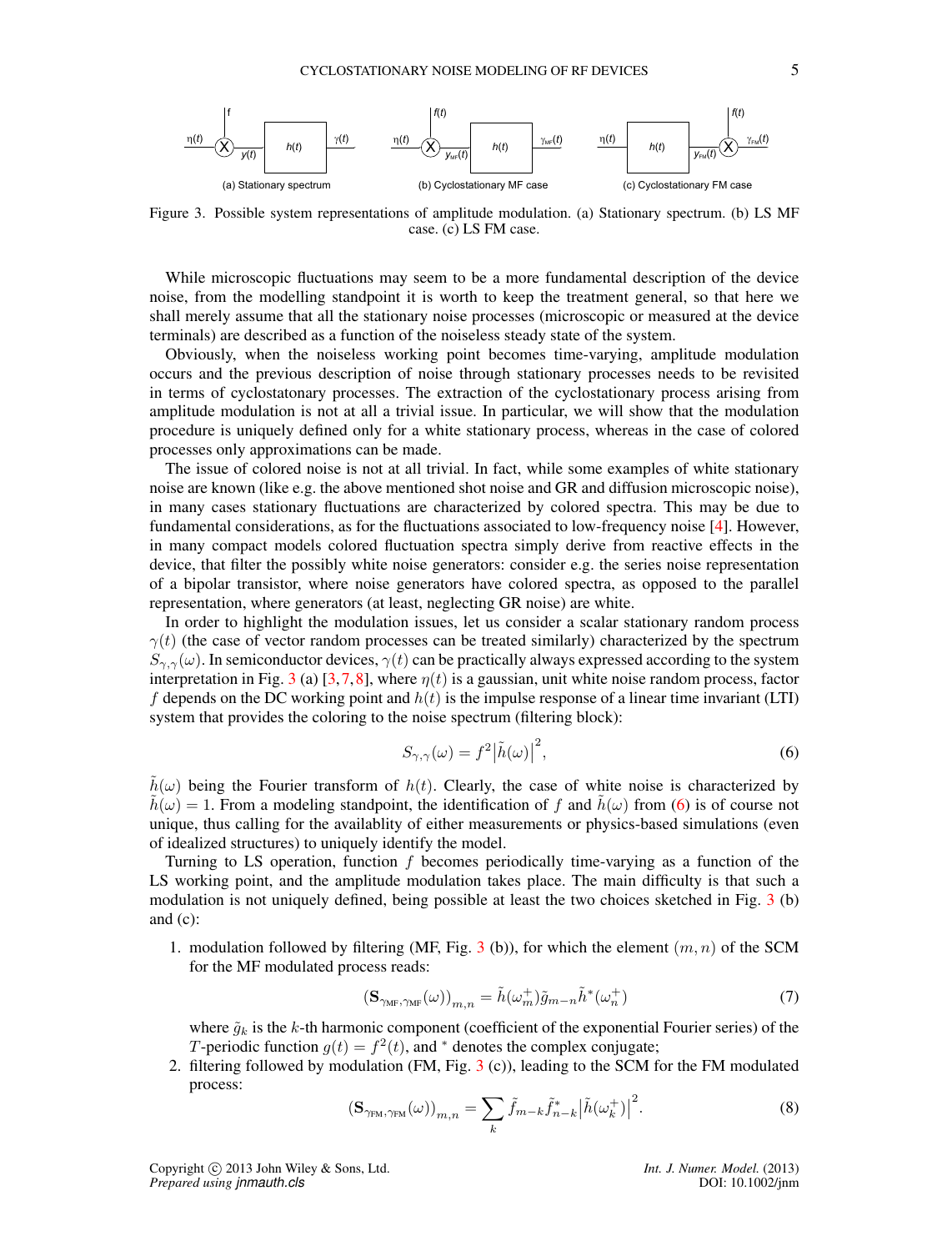The two approaches lead to the same result for white stationary processes ( $\tilde{h}(\omega) = 1$ ):

$$
\left(\mathbf{S}_{\gamma_{\mathrm{MF}},\gamma_{\mathrm{MF}}}\right)_{m,n} = \tilde{g}_{m-n} = \sum_{k} \tilde{f}_{m-k} \tilde{f}_{n-k}^{*} = \left(\mathbf{S}_{\gamma_{\mathrm{MF}},\gamma_{\mathrm{MF}}}\right)_{m,n},\tag{9}
$$

as follows from the properties of the Fourier series of  $g(t) = f^2(t)$ . On the other hand, the case of colored noise yields markedly different behaviours. Let us consider the common (but not unique) case of a low-pass stationary frequency behaviour characterized by a corner frequency  $\omega_c \ll \omega_f$  (a typical condition of low-frequency noise [4]), thus implying that  $\tilde{h}(\omega) \approx 0$  if  $\omega_c \ll \omega \ll \omega_f/2$  or, in other words,  $\tilde{h}(\omega_k^+) \approx 0 \ \forall k \neq 0$ . Equation (7) yields

$$
\left(\mathbf{S}_{\gamma_{\mathrm{MF}},\gamma_{\mathrm{MF}}}(\omega)\right)_{m,n} = \begin{cases} \tilde{h}(\omega_0^+) \tilde{g}_0 \tilde{h}^*(\omega_0^+) & \text{for } m = n = 0\\ 0 & \text{in all other cases} \end{cases},\tag{10}
$$

while in  $(8)$ 

$$
\left(\mathbf{S}_{\gamma_{\text{FM}},\gamma_{\text{FM}}}(\omega)\right)_{m,n} \approx \tilde{f}_m \tilde{f}_n^* \left|\tilde{h}(\omega_0^+)\right|^2 \qquad \forall m,n. \tag{11}
$$

These results mean that the MF modulation does not provide any frequency conversion, the only element of the modulated process SCM different from zero being the baseband sideband, while FM guarantees the upconversion of low frequency noise components up to all the available sidebands, provided that the modulating function  $f(t)$  is endowed with large enough harmonic components.

Notice that none of the two possible modulation choices discussed here may be the exact one, unless the stationary process is white. A comparison with experimental results is therefore unavoidable to assess the model accuracy. In some cases, however, a clue on possibly articulated modulation strategies may be suggested by physics-based noise simulations (see e.g. Section 4.2 below).

#### 4. CYCLOSTATIONARY NOISE MODELING

The structural and parametric identification of device cyclostationary noise models ultimately aims at finding the SCM of the device terminal noise generators, being the latter current (parallel representation) or voltage (series representation) as a function of the LS working point. Notice that all representations are equivalent and even more complex schemes can be developed, e.g. with all the noise sources placed at the input port, akin to the representation of noise based on noise figure and optimum noise resistance often used at the circuit level in the stationary case. Since comparatively simple linear transformations, involving the device conversion matrix, can be exploited to transform from one noise representation to the other  $[3, 5]$ , in this work we focus our attention on the description of the device level parallel noise models.

## *4.1. Physics-based models*

The physical simulation of semiconductor devices is based on the solution of a microscopic physical model that describes the dynamics of the charged carriers, ultimately providing the device current flow as a function of the electrical generators applied to the device terminals. Several levels of physics-based (PB) models exhist, characterized by the complexity of the description of carrier dynamics, from semi-classical to quantum [12].

Focusing on device noise simulation, PB noise analysis aims at finding the second-order statistical properties of the terminal noise generators as a function of the device working point [3]. In the case of cyclostationary noise analysis, this amounts to estimate the noise generators' SCM.

Currently, PB cyclostationary noise analysis has been implemented for semiclassical carrier transport only, i.e. no quantum transport simulations are yet available. Even within this case, many options are potentially available: either the full Boltzmann Transport Equation (BTE) [12] is exploited to describe carrier transport, or the approach may be based on suitable moments of the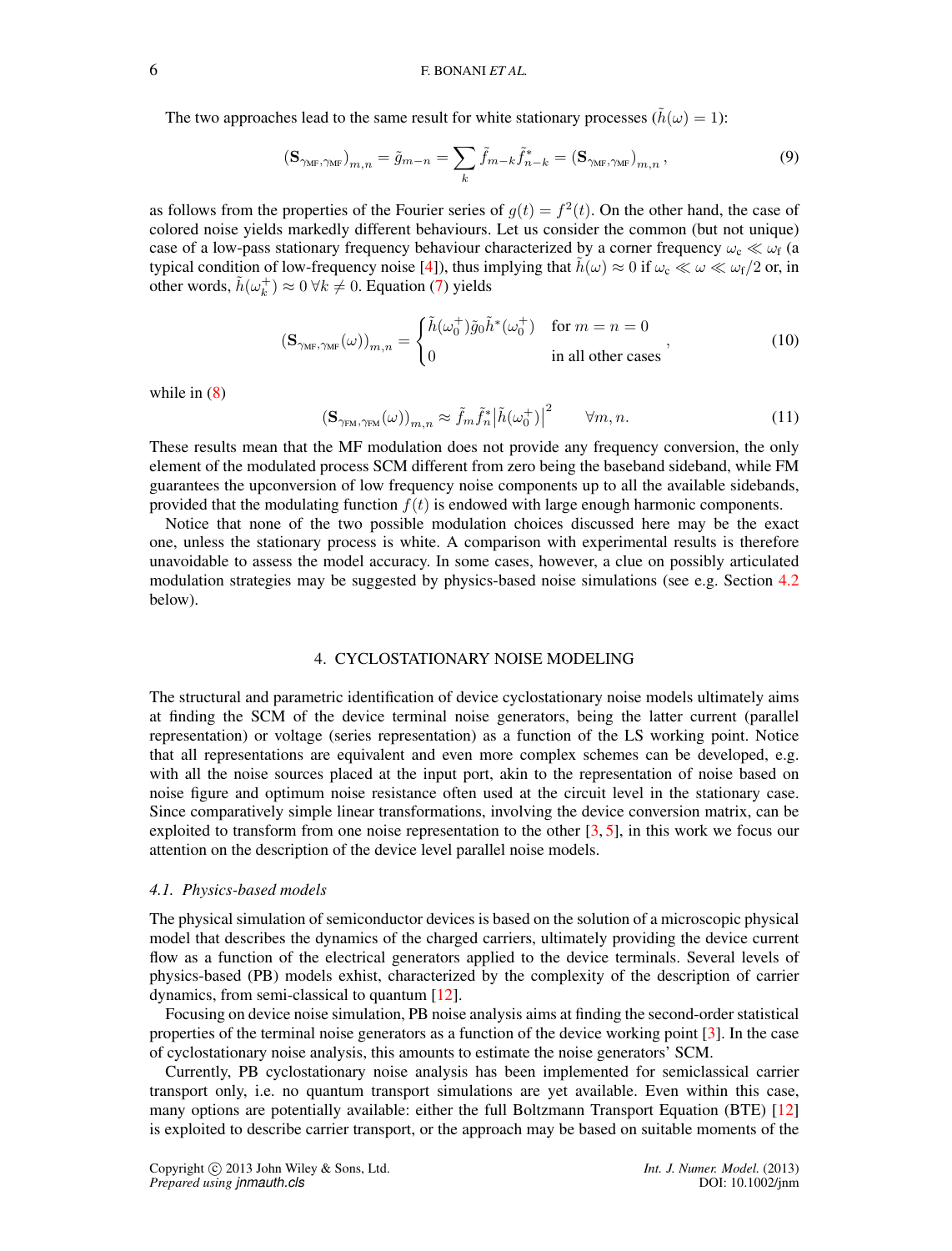BTE leading to partial-differential equation (PDE) based models. Among these the drift-diffusion, energy-balance and full hydrodynamic descriptions are the most popular.

The solution of the BTE can be carried out in two ways. The most popular is a time-domain per-particle integration introducing a randomization, i.e. the Monte Carlo method (see e.g. [13]). In this approach, fluctuations are embedded in the numerical solution technique, and therefore the estimation of the SCM can be performed directly from the time-series resulting from the repeated solutions of the BTE. Being a time-domain method, this approach makes it very hard the study of cyclostationary noise properties at comparatively low frequency, because the timefrequency transformations require very long integration times. Nevertheless, this approach has been succesfully exploited by some research groups  $[14-17]$ .

A different, deterministic approach to BTE solution (including noise) was proposed in [18,19]. In this case, the BTE is projected onto spherical harmonics in the momentum space, thus leading to a set of time- and space-dependent PDEs. This approach has the advantage of admitting the use of both time- and frequency-domain approaches (after spatial discretization) for the solution of the BTE, and ultimately all the numerical techniques developed for PDE PB models for noise analysis [3]. However, the introduction of fluctuations in this modeling approach requires the explicit insertion of stochastic forcing terms in the right-hand-side (r.h.s.) of the BTE, represented by zero average random processes that describe the occurrence of carrier velocity and number fluctuations taking place at the microscopic level (see [18,19] for details). For this reason, these are called *microscopic noise sources* of the model.

The concept of microscopic noise source is the core of noise analysis even for the much more common PDE PB noise models. Although microscopic noise sources can be devised for nonstationary transport models defining them as the moments of the BTE microscopic noise sources [20, 21], in many cases the simpler drift-diffusion (DD) transport model is used. In this case, theoretical considerations allow to analytically express the stationary microscopic noise sources for the two most important causes of fluctuations in semiconductors [3, 5] in terms of white noise processes:

- fluctuations in the *velocity* of the charged carriers, that in case of the DD PB model induce current density fluctuations proportional to the carrier concentration times the noise diffusion coefficient. This noise source is also called *diffusion noise*;
- fluctuations in the *number* of charged carriers, whose spectrum is proportional to the sum of the generation rate and of the recombination rate. This leads to the *generation-recombination (GR) noise* source.

A third microscopic noise source is provided for the 1/f or *flicker noise*. Since the very physical origin of this is still a matter of debate, a phenomenological stationary microscopic noise source embedding already a  $1/f$  frequency behaviour is often used [3,5].

Turning to the LS case, the above stationary microscopic noise sources must be converted into cyclostationary ones through amplitude modulation. The key difference is played by the use of white (GR o diffusion noise) or colored (*flicker noise*) stationary microscopic noise sources, because only in the first case the amplitude modulation induced by the LS working point leads to uniquely defined cyclostationary microscopic noise sources (see the discussion in Section 3).

A very effective technique for PDE PB noise analysis is through the so-called Green's Function (GF) approach. Such a method is essentially a generalization of the classical Shockley's Impedance Field [22]. Due to its ease of use, compatibility with standard PDE-based numerical device simulators and numerical efficiency, the GF method is the most widespread device level noise analysis technique, at least at the stationary level, also because its generalization to the nonlinear case has been demonstrated. Here we will highlight the most important features of the GF approach in the LS case, which is also the basis of the examples shown in the following sections. Let us assume that the microscopic noise source introduced in equation  $\alpha$  of the PDE system is denoted as  $\gamma_{\alpha}(\mathbf{r},t)$ : in the conventional Drift-Diffusion model  $\alpha = n, p$  stands for the continuity equation of electrons and hole, respectively. The basic assumption of noise analysis in forced device operation (both stationary and cyclostationary) is the small-change approximation based on the small amplitude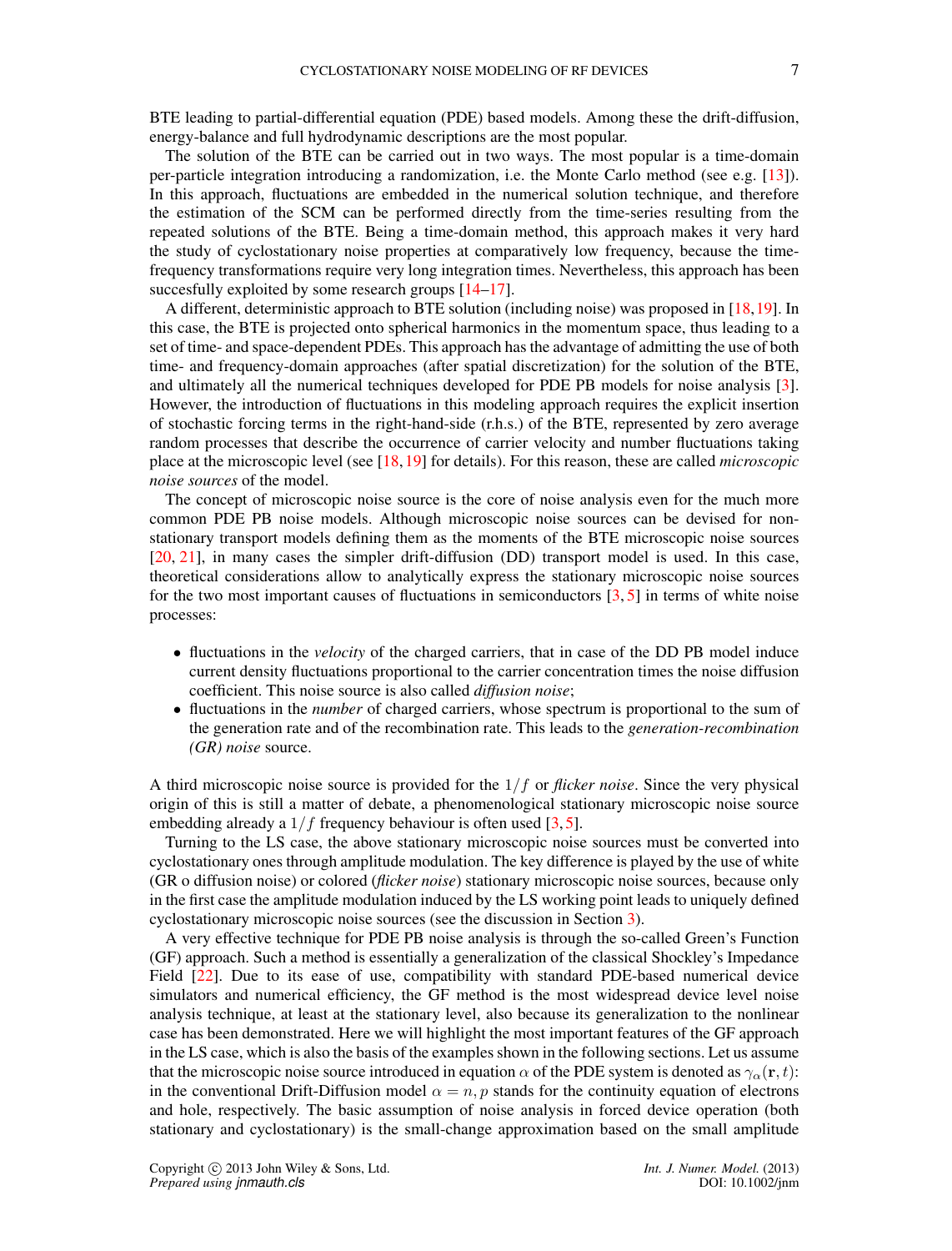

Figure 4. Graphical representation of the Green's Function Method for a 3-terminal device: (a) in each internal point a microscopic noise source induces a short-circuit noise current at each device terminal. (b) Microscopic noise is represented by an equivalent current source  $\tilde{\Gamma}_{\alpha}^{+}(\mathbf{r}, \omega)$ , collecting all the sidebands. The Conversion Green's Function  $\tilde{G}_{\alpha,i}(\mathbf{r},\omega)$  converts the microscopic noise into the *i*−th terminal noise sidebands  $\tilde{\mathbf{I}}_{n,i}^+$  ( $i = 1, 2, 3$ ). (c) Source and terminal noise spectra showing the CGF element converting the microscopic m-th sideband component to the k-th sideband terminal noise. In the example:  $m = -2$ ,  $k = 1$ .

of the microscopic noise sources, that allows for a linear approximation of the propagation of the microscopic fluctuations to the device terminals (see Fig.4 (a)).

This makes it possible to define the propagation by means of a Green's function  $G_{\alpha,i}(\mathbf{r};t,t_1)$ where i denotes the observation terminal, r the injection point, t the observation instant and  $t_1$  the injection instant. Two types of Green's functions can be defined, according to the type of terminal noise generators: short circuit current or open-circuit voltage, respectively used to calculate the current or voltage noise generators  $\lceil 3, 5, 23 \rceil$ . For the current noise generators, for each terminal i we find

$$
i_{\mathbf{n},i}(t) = \sum_{\alpha} \int_{\Omega} \int_{-\infty}^{t} G_{\alpha,i}(\mathbf{r}; t, t_1) \gamma_{\alpha}(\mathbf{r}; t_1) dt_1 d\mathbf{r},
$$
\n(12)

where  $\Omega$  is the device volume. While for stationary noise analysis  $G_{\alpha,i}(\mathbf{r}; t, t_1) = G_{\alpha,i}(\mathbf{r}; t - t_1)$ , i.e. the linear transformation is time-invariant, thus allowing for an efficient treatment of the time integral in (12) in the frequency domain, the case of cyclostationary fluctuations is more involved.

Due to the time-periodic nature of the noiseless working point, the linearized system becomes periodically time-varying  $[2, 3]$  causing two main effects: the microscopic noise sources undergo frequency conversion among the various sidebands, and the Green's functions become, in the frequency domain, spatially dependent *Conversion Green's Functions* (CGFs). The details of this treatment can be found in [2]; we summarize here the results. Let us collect the  $2N<sub>S</sub> + 1$  amplitudes of the upper sidebands of the noise generator into a vector denoted as  $\tilde{I}_{n,i}^+$ , and those of the microscopic noise sources into  $\tilde{\Gamma}_{\alpha}^{+}(\mathbf{r})$ . Equation (12) becomes

$$
\tilde{\mathbf{I}}_{n,i}^{+} = \sum_{\alpha} \int_{\Omega} \tilde{\mathbf{G}}_{\alpha,i}(\mathbf{r}, \omega) \tilde{\mathbf{\Gamma}}_{\alpha}^{+}(\mathbf{r}) \, \mathrm{d}\mathbf{r},\tag{13}
$$

where  $\tilde{\mathbf{G}}_{\alpha,i}(\mathbf{r},\omega)$  is the  $(2N_S+1) \times (2N_S+1)$  CGF. A graphical representation of (13) is skeched in fig. 4 (b) and the detailed explanation of the frequency conversion among sidebands from the microscopic to the device terminal can be found in Fig  $4$  (c). The SCM of the noise generators connected to terminal i and j is then easily derived from  $(13)$ 

$$
\mathbf{S}_{i_{\mathrm{n},i},i_{\mathrm{n},j}}(\omega) = \sum_{\alpha,\beta} \int_{\Omega} \tilde{\mathbf{G}}_{\alpha,i}(\mathbf{r},\omega) \tilde{\mathbf{K}}_{\gamma_{\alpha},\gamma_{\beta}}(\mathbf{r},\omega) \tilde{\mathbf{G}}_{\beta,j}^{\dagger}(\mathbf{r},\omega) d\mathbf{r},\tag{14}
$$

where  $\dagger$  denotes the hermitian conjugate, and we have made the customary assumption of spatially uncorrelated microscopic noise sources, i.e.

$$
\mathbf{S}_{\gamma_{\alpha},\gamma_{\beta}}(\omega) = \left\langle \tilde{\mathbf{\Gamma}}_{\alpha}^{+}(\mathbf{r}_{1})\tilde{\mathbf{\Gamma}}_{\beta}^{+ \dagger}(\mathbf{r}_{2}) \right\rangle = \tilde{\mathbf{K}}_{\gamma_{\alpha},\gamma_{\beta}}(\mathbf{r}_{1},\omega)\delta(\mathbf{r}_{1} - \mathbf{r}_{2}). \tag{15}
$$

Copyright c 2013 John Wiley & Sons, Ltd. *Int. J. Numer. Model.* (2013) *Prepared using jnmauth.cls* DOI: 10.1002/jnm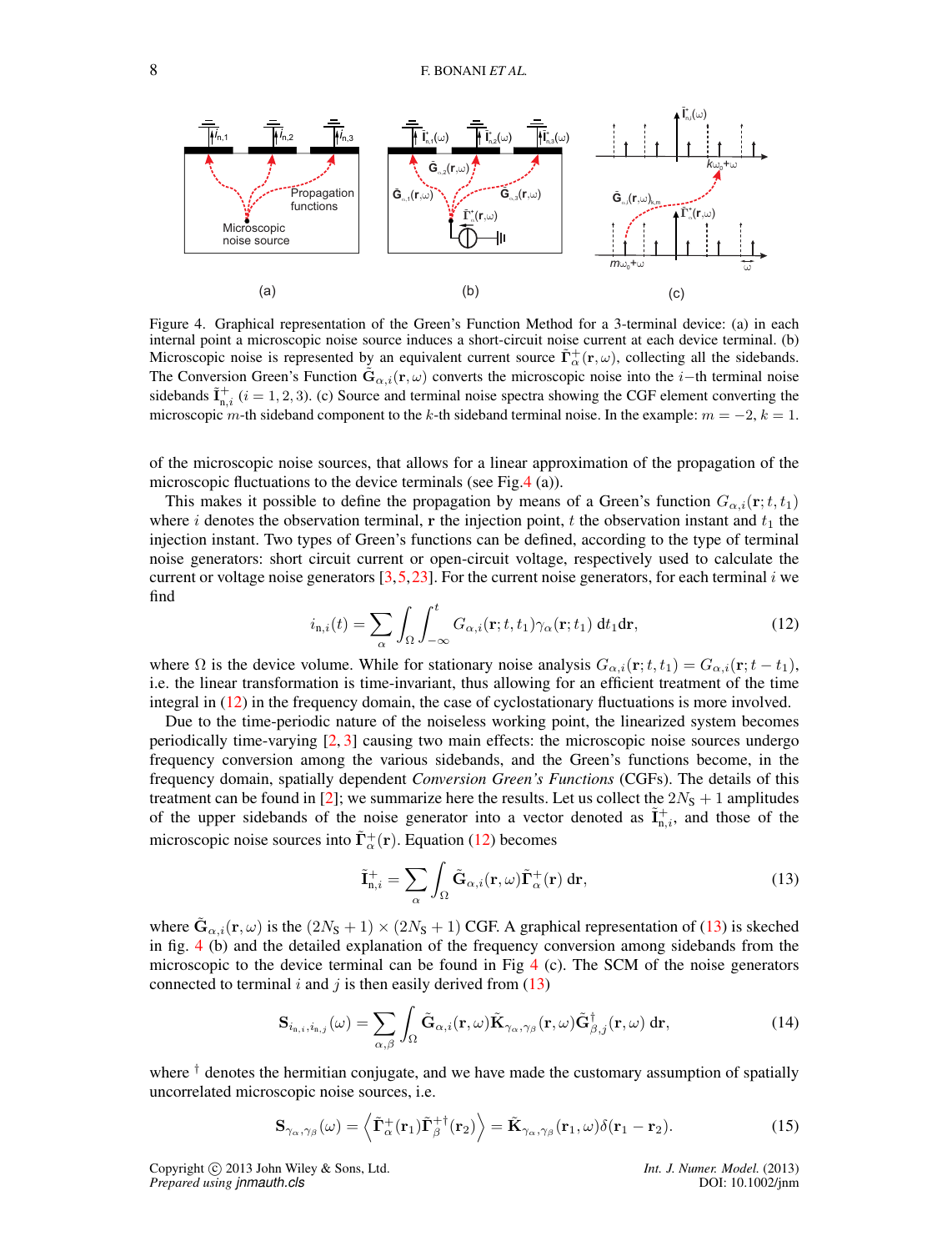Clearly, from the modeling standpoint the computationally intensive task is the determination of the CGFs. In fact, in principle for each equation and terminal, and for each couple of sideband indices,  $\mathbf{G}_{\alpha,i}$  should be computed by injecting a unit, impulsive source (a delta function) in each of the spatial discretization nodes, thus requiring a very large number of solutions of the linearized device model. To be more precise, if  $N_{eq}$  is the number of equations in the PDE system,  $N_t$  the number of device terminal minus one, and  $N<sub>p</sub>$  the number of mesh points, the order of magnitude of the required direct solutions would be, for each couple of sideband indices,  $N_{eq}N_tN_p$ .

This number can be dramatically decreased to  $N_t$ , for each couple of sideband indices, exploiting the generalized adjoint approach discussed in [2], a generalization to LS operation of the original adjoint approach introduced for stationary noise analysis in [23].

To the best of our knowledge, cyclostationary noise analysis has not been yet implemented into commercial CAD tools for device PB modeling: academic implementations only [2, 24–28] are currently available. On the other hand, stationary PB noise analysis is currently available in all the major tools exploiting an implementation of the adjoint method [23].

## *4.2. Compact models*

Compact cyclostationary noise models are analytical or numerical models where the SCM of the device noise generators is evaluated as a function of the noiseless device LS working point. As such, they play a fundamental role in the design and optimization of low noise nonlinear systems, since the compact model can be used in circuit simulators in order to allow for the circuit design.

Such models are usually derived in two possible ways. The first is to derive the compact noise model starting from a PB noise model (almost always based on the DD description of carrier transport), complemented by a suitable set of simplifying assumptions in order to make the PB model analytically treatable. In practice, this amounts to simplify the PB model in order to make the analytical evaluation of the CGFs feasible. Examples of this strategy are the analytical compact model for pn junctions presented in  $[29, 30]$ , based on a generalization to the LS operation of the classical Shockley model for  $pn$  junctions, or the compact modeling strategy for the simulation of cyclostationary low-frequency (random telegraph signal – RTS) noise in MOSFETs [31].

The second approach, by far the most easily found in the literature, is based on the amplitude modulation of a previously assessed stationary noise compact model, along the lines of the discussion in Section 3. According to a survey of the literature, the FM approach is probably the most commonly applied in circuit simulators [32–34], although the MF approach has been exploited as well, at least for flicker noise [35, 36]. The FM modulation scheme corresponds to the cyclostationary sources discussed in [4], while the low-pass sources refer to MF modulation.

Clearly, the two modulation schemes are phenomenological interpretations of complex physical phenomena, that, moreover, are applied to terminal-level stationary compact models being already the result of important simplifying assumptions. Therefore, there is no a priori reason for either of the two providing an exact result, at least when colored noise generators are modulated. This statement is confirmed by several examples in the literature: the GR noise in a uniformly doped sample (a linear resistor) was studied in [8] showing that the FM approach yields exact results, while MF modulation applied to the classical van Vliet model [37] was shown in [3] to better approximate the current noise SCM of a  $pn$  junction, at least for the diagonal elements. This result was proved to be analytically exact in [30], where however it was also demonstrated that the off-diagonal SCM terms are not correctly reproduced by either modulation scheme.

Finally, the simulation of trap-assisted GR noise in a 2D  $pn$  junction demonstrated (see [4] and references therein) that if the microscopic noise sources act from very different regions of the device (in this case, traps located in the strongly nonlinear depletion layer, or the mostly linear neutral surface of the device), they may induce in the terminal SCM noise contributions that are following both possible modulation schemes: the FM approach for those sources that undergo frequency conversion (those in the depletion layer), and MF modulation for those that are not converted. This constitutes the physical basis for the complex modulation strategies that have been applied in [4, 38–40] to the cyclostationry noise simulation of heterostructure bipolar transistors validated by experimental results.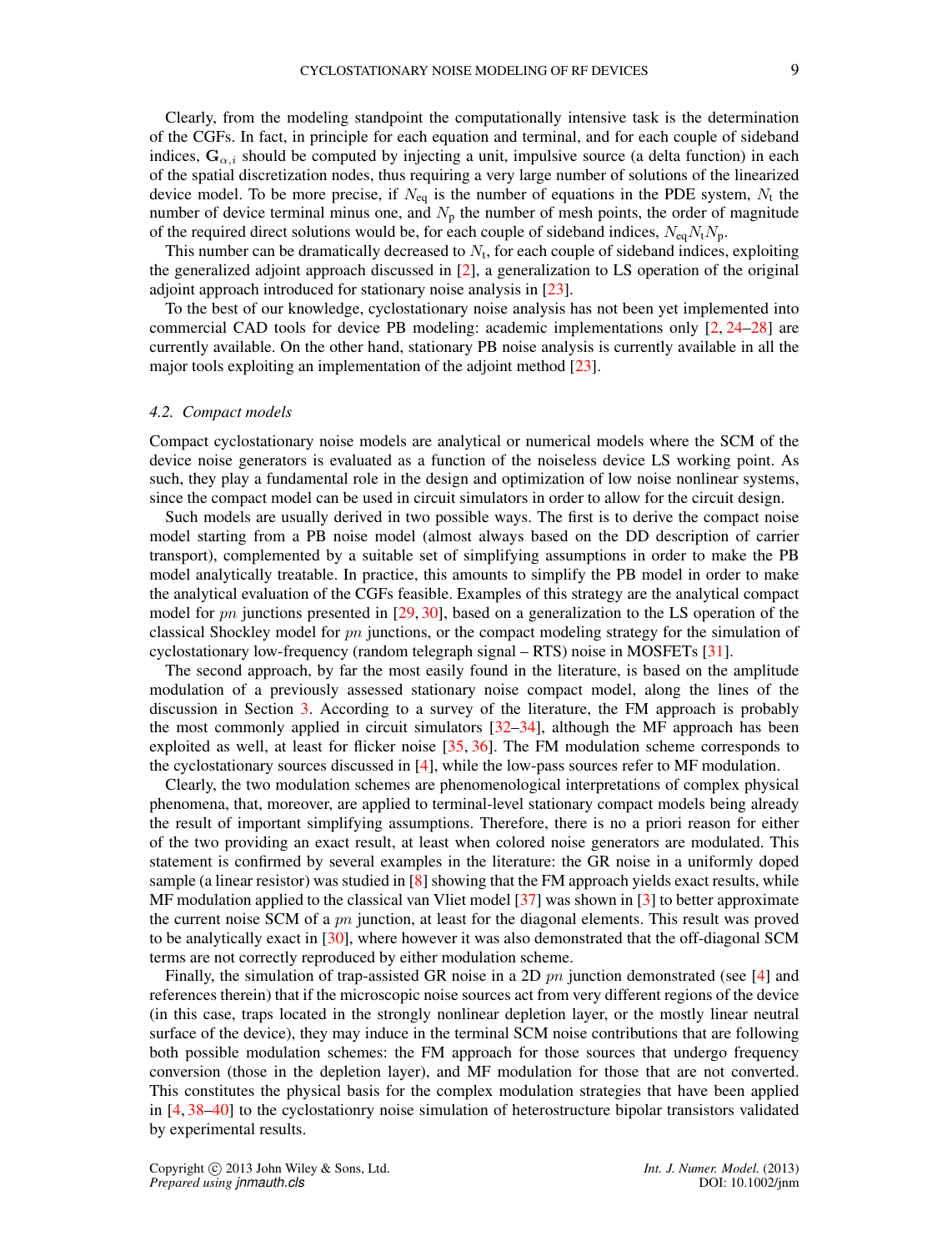

Figure 5. PB simulation of cyclostationary noise in a resistive HEMT mixer. (a) Scheme of the resistive mixer. (b) Time-dependence of the simulated HEMT drain current.

#### 5. EXAMPLES

In order to provide a scenario of the capabilities and the relavance of the cyclostationary noise analysis, we will provide two examples, both of importance for high frequency devices, but different concerning the application standpoint. In a first example PB analysis is used *per se*, and the aim is to show the capability of the physics-based simulation to provide direct information on circuit design performances (a mixer case), starting from a very accurate description of the device physics. A second example is on the contrary oriented to modelling purposes. Here the PB analysis is used to validate a novel compact LS model for bipolar transistors, including cyclostationary noise in a self-consistent way. This model, at this stage limited to homojunction transistors, can be extended to the heterostructure case, hence resulting very interesting for high frequency nonlinear applications.

#### *5.1. PB cyclostationary noise modeling of a resistive HEMT mixer*

We consider first an example of physical simulation of cyclostationary noise, with reference to the 2D simulation of a resistive mixer based on a  $0.5 \mu m$  gate double heterostructure GaAs based HEMT. The conductive channel is intrinsic  $Al_{0.30}Ga_{0.70}As$  and the gate width is 100  $\mu$ m, while the GaAs supply layer is doped  $5 \times 10^{18}$  cm<sup>-3</sup>. The device is simulated by means of a 2D monopolar DD model, and the simulation is carried out including the circuit elements shown in Fig. 5 (a), since for a LS simulation the computation of the device working point cannot be performed in the absence of the embedding circuit [2, 3]; in other words, a mixed-mode simulation is required. The mesh is made of 4000 nodes, and the device is biased in class B (i.e., at the threshold of  $-0.4$ V) with an imput tone at 1 GHz of amplitude 0.4 V. The local oscillator ( $f_{\text{LO}} = 1$  GHz) is assumed noiseless, while the RF input is at  $f_{RF} = 1.001$  GHz. The output resonator selects the downconverted intermediate frequency (IF) of 1 MHz with a 16 kHz bandwidth. The LS simulation is performed with the harmonic balance approach, including 4 harmonics plus DC and yielding, as an example of result, the time-domain drain current waveform shown in Fig. 5 (b). The device, that is off for almost half of period, cleary operates, in the large-signal working point, in strong nonlinear conditions.

Results of the PB noise simulation are shown in Fig. 6. More details on the analysis can be found in  $[41]$ , where a MESFET resistive mixer was considered. The  $(0, 0)$  element of the open circuit noise voltage SCM measured on the mixer load is shown in Fig. 6 (a) as a function of the sideband frequency. The partial contribution to the total noise spectrum due to the device diffusion noise microscopic noise source and the thermal noise of the RF input generator internal resistance are also presented, pointing out that the device contribution is the dominant one. From the input thermal noise and the total noise power spectum on the load resistance, the noise figure can be then extracted. Fig. 6 (b) shows the noise figure as a function of the value of the RF input generator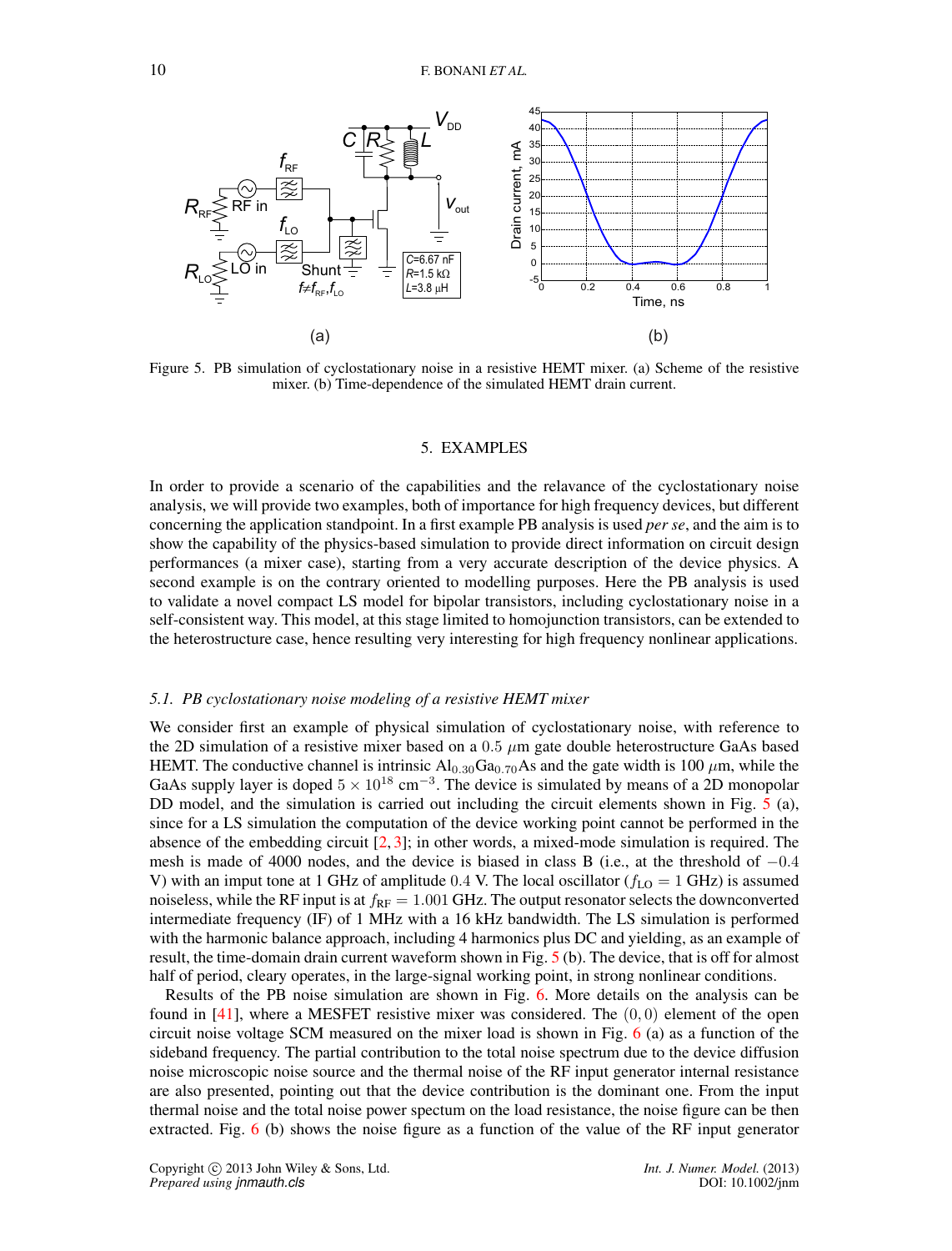

Figure 6. PB simulation of cyclostationary noise in a resistive HEMT mixer. (a) (0,0) element of the open circuit voltage SCM calculated on the load. (b) Load noise figure as a function of the RF input resistance.



Figure 7. Compact model of cyclostationary noise in bipolar transistor. (a) Transistor simplified structure for the model derivation. (b) Time dependence of the collector current in LS operation. (c) Elements of the collector current noise SCM as a function of the input tone, after embedding of the parasitics.

resistance, thus demonstrating that the PB noise simulation can be exploited during the preliminary mixer design, since once  $R_{RF}$  is chosen a proper matching network can be easily designed.

### *5.2. Bipolar transistor cyclostationary noise compact model*

We discuss here a novel, analytical cyclostationary noise compact model for bipolar transistors (BJTs) derived extending the treatment in  $[29]$ . The assumptions are the same as for the pn junction, and the model can be used to simulate, besides DC and small signal operation, also the LS performance of the device in terms of working point, conversion matrix and cyclostationary noise characteristics. The starting point is the simplified geometry shown in Fig. 7 (a) for a npn device. In a way similar to the pn junction case in [29], the drift-diffusion model is solved in the LS conditions, i.e. is converted into the frequency domain with periodic boundary conditions and analytically solved in one dimension within the quasi-neutral regions of the device. The resulting compact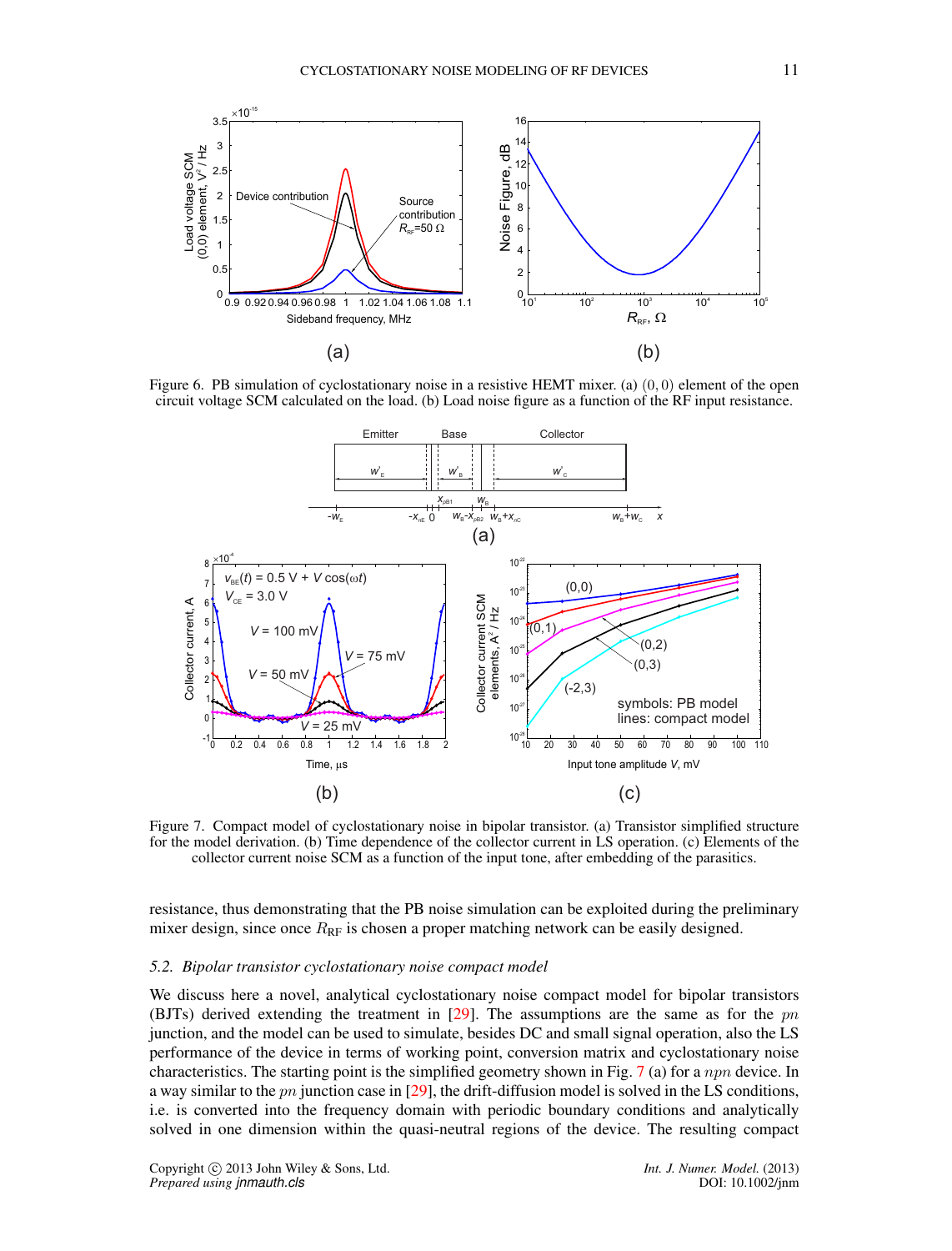model essentially extends the Ebers Moll model to the LS case. A linear expansion of the same model to the first order around the LS working point allows for the small-signal large-signal device analysis, hence extracting the device admittance correlation matrix. Finally the cyclostationary noise analysis is carried out by the analytical evaluation of the bipolar device CGFs and applying (14). The calculation of the LS working point and the admittance conversion matrix are not shown here for the sake of brevity while we outiline the main steps of the cyclostationary noise analysis.

As in the diode case, both GR and diffusion noise must be accounted for in the neutral regions of the device. The corresponding microscopic noise sources, i.e. the kernels of  $(14)$ , are, in the LS case, described by their SCM: since the underlying noise processes are white, the amplitude modulation procedure is unique. Following (9), the elements of the source SCMs for diffusion and GR noise in the base region are:

$$
\left(\tilde{\mathbf{K}}_{\mathbf{J}_{\mathbf{B}},\mathbf{J}_{\mathbf{B}}}(x)\right)_{k,m} = 4q^2 D_n \left[\tilde{n}'_{p,k-m}(x) + \frac{n_i^2}{N_{\mathbf{B}}} \delta_{k,m}\right]
$$
\n(16)

$$
\left(\tilde{\mathbf{K}}_{\gamma_{\mathbf{B}},\gamma_{\mathbf{B}}}(x)\right)_{k,m} = \frac{2}{\tau_n} \left[ \tilde{n}'_{p,k-m}(x) + \frac{n_{\mathbf{i}}^2}{N_{\mathbf{B}}}(1+\delta_{k,m}) \right],\tag{17}
$$

where  $n'_p(x,t)$  the excess electron density and  $\tilde{n}'_{p,i}(x)$  is the corresponding *i*-th harmonic component. Concerning physical parameters,  $n_i$  is the semiconductor intrinsic concentration,  $N_B$ the base doping, δ Kronecker symbol,  $D_n$  the electron noise diffusivity and  $\tau_n$  the minority carrier lifetime in the base. Similar expressions hold for the emitter and collector neutral regions  $(\alpha = E, C)$ :

$$
\left(\tilde{\mathbf{K}}_{\mathbf{J}_{\alpha},\mathbf{J}_{\alpha}}(x)\right)_{k,m} = 4q^2 D_{p\alpha} \left[\tilde{p}'_{n\alpha,k-m}(x) + \frac{n_i^2}{N_{\alpha}} \delta_{k,m}\right]
$$
\n(18)

$$
\left(\tilde{\mathbf{K}}_{\gamma_{\alpha},\gamma_{\alpha}}(x)\right)_{k,m} = \frac{2}{\tau_{p\alpha}} \left[\tilde{p}'_{n\alpha,k-m}(x) + \frac{n_{\mathbf{i}}^2}{N_{\alpha}}(1+\delta_{k,m})\right].
$$
\n(19)

There are four independent CGFs, corresponding to the effect on the emitter and collector current of the noise sources in the device neutral regions. Two Green's functions (Base-Emitter and Base-Collector) account for noise current in the emitter and collector terminals arising from the microscopic noise in the neutral base region, i.e.:

$$
\left(\tilde{\mathbf{G}}_{I_{\mathrm{E}},\mathrm{B}}(x)\right)_{m,m} = -\frac{\sinh\left[\frac{x - (w_{\mathrm{B}} - x_{p\mathrm{B2}})}{\tilde{L}_{n,m}^{+}}\right]}{\sinh(\tilde{y}_{\mathrm{B},m}^{+})} \quad \left(\tilde{\mathbf{G}}_{I_{\mathrm{C}},\mathrm{B}}(x)\right)_{m,m} = \frac{\sinh\left[\frac{x - x_{p\mathrm{B1}}}{\tilde{L}_{n,m}^{+}}\right]}{\sinh(\tilde{y}_{\mathrm{B},m}^{+})},\tag{20}
$$

where  $x_{pB1} \le x \le w_B - x_{pB2}$ ,  $\tilde{L}_{n,m}^+ = L_n / \sqrt{1 + j \omega_m^+ \tau_n}$ ,  $L_n = \sqrt{D_n \tau_n}$ , and  $\tilde{y}_{B,m}^+ = (w_B'/L_n)$  $\sqrt{1+j\omega_m^{\dagger}\tau_n}$ . Notice that the CGFs are diagonal, since the continuity equation for the excess minority carriers in the neutral region is linear (see [29]). Similarly, the effect on the emitter and collector current of the noise sources in the emitter and collector neutral region, respectively, is:

$$
\left(\tilde{\mathbf{G}}_{I_{\mathrm{E}},\mathrm{E}}(x)\right)_{m,m} = \frac{\sinh\left[\frac{x+w_{\mathrm{E}}}{\tilde{L}_{p\mathrm{E},m}^{+}}\right]}{\sinh(\tilde{y}_{\mathrm{E},m}^{+})} \quad \left(\tilde{\mathbf{G}}_{I_{\mathrm{C}},\mathrm{C}}(x)\right)_{m,m} = -\frac{\sinh\left[\frac{x-(w_{\mathrm{B}}+w_{\mathrm{C}})}{\tilde{L}_{p\mathrm{C},m}^{+}}\right]}{\sinh(\tilde{y}_{\mathrm{C},m}^{+})},\tag{21}
$$

where the two CGFs are defined for different ranges of  $x$  ( $-w'_E \le x \le -x_{nE}$  the first,  $w_B + x_{nC} \le$  $x \leq w_B + w_C$  the second),  $\tilde{L}_{p\alpha,m}^+ = L_{p\alpha}/\sqrt{1 + j\omega_m^+ \tau_{p\alpha}}, L_{p\alpha} = \sqrt{D_{p\alpha}\tau_{p\alpha}},$  and  $\tilde{y}_{\alpha,m}^+ = (w_\alpha'/L_{p\alpha})$  $\sqrt{1 + j\omega_m^+ \tau_{p\alpha}}$  being  $\alpha =$  E, C.

Copyright © 2013 John Wiley & Sons, Ltd. *Int. J. Numer. Model.* (2013) *Prepared using jnmauth.cls* DOI: 10.1002/jnm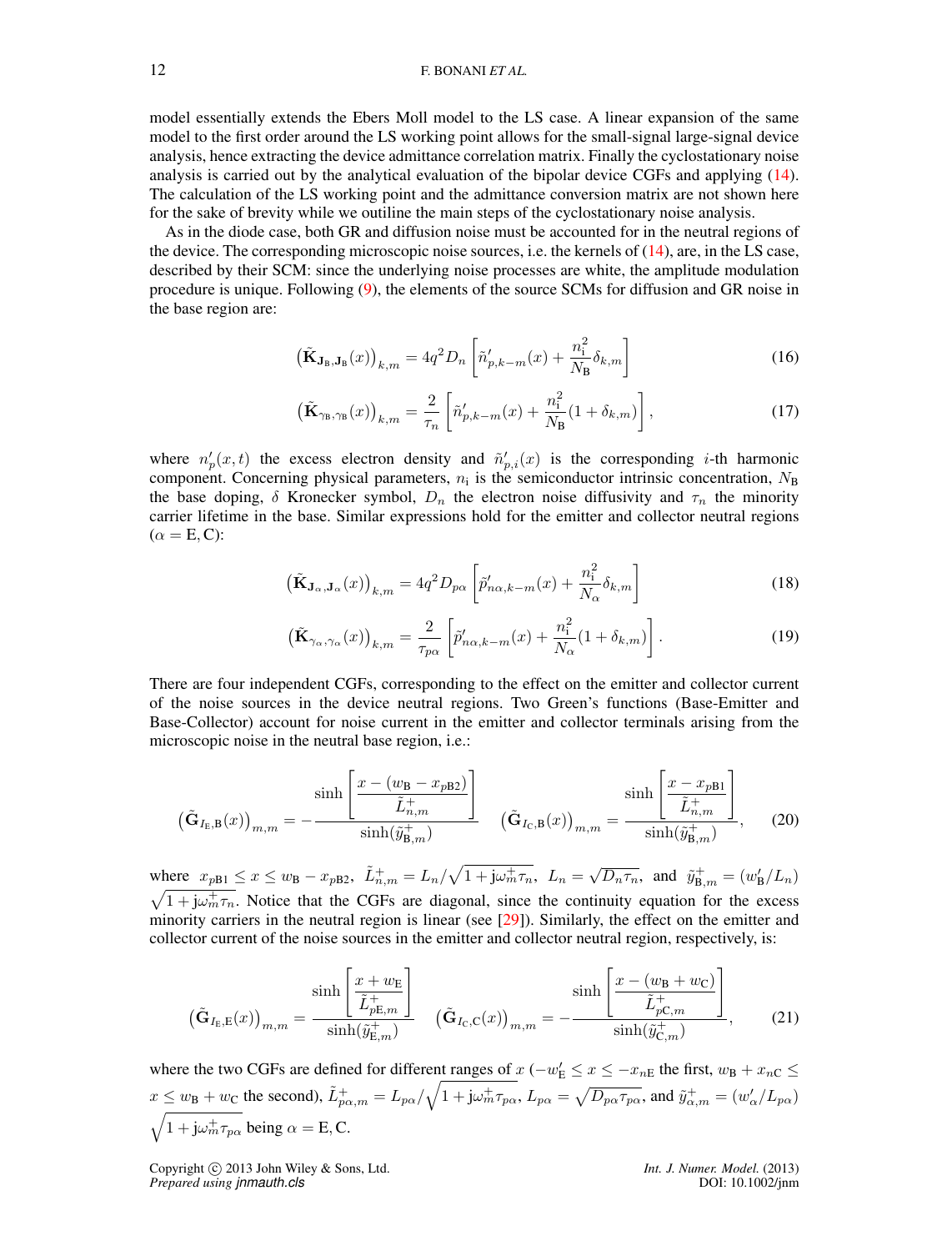Combining the microscopic noise sources and the CGFs, the SCM of the collector and emitter self and mutual correlation can be calculated as superposition integrals like in (14):

$$
\left(\mathbf{S}_{i_{\mathrm{C}},i_{\mathrm{C}},\mathrm{Diff}}\right)_{k,m} = A \int_{x_{pB1}}^{w_{\mathrm{B}} - x_{pB2}} \frac{\partial \left(\tilde{\mathbf{G}}_{I_{\mathrm{C}},\mathrm{B}}\right)_{k,k}}{\partial x} \left(\tilde{\mathbf{K}}_{\mathbf{J}_{\mathrm{B}},\mathbf{J}_{\mathrm{B}}}\right)_{k,m} \frac{\partial \left(\tilde{\mathbf{G}}_{I_{\mathrm{C}},\mathrm{B}}^{*}\right)_{m,m}}{\partial x} dx + A \int_{w_{\mathrm{B}} + x_{n\mathrm{C}}}^{w_{\mathrm{B}} + w_{\mathrm{C}}} \frac{\partial \left(\tilde{\mathbf{G}}_{I_{\mathrm{C}},\mathrm{C}}\right)_{k,k}}{\partial x} \left(\tilde{\mathbf{K}}_{\mathbf{J}_{\mathrm{C}},\mathbf{J}_{\mathrm{C}}}\right)_{k,m} \frac{\partial \left(\tilde{\mathbf{G}}_{I_{\mathrm{C}},\mathrm{C}}^{*}\right)_{m,m}}{\partial x} dx
$$
\n(22)

$$
\left(\mathbf{S}_{i_{\mathrm{C}},i_{\mathrm{C}},\mathrm{GR}}\right)_{k,m} = q^2 A \int_{x_{\mathrm{pBl}}}^{w_{\mathrm{B}}-x_{\mathrm{pBl}}} \left(\tilde{\mathbf{G}}_{I_{\mathrm{C}},\mathrm{B}}\right)_{k,k} \left(\tilde{\mathbf{K}}_{\gamma_{\mathrm{B}},\gamma_{\mathrm{B}}}\right)_{k,m} \left(\tilde{\mathbf{G}}_{I_{\mathrm{C}},\mathrm{B}}^*\right)_{m,m} dx + q^2 A \int_{w_{\mathrm{B}}+x_{\mathrm{pC}}}^{w_{\mathrm{B}}+w_{\mathrm{C}}} \left(\tilde{\mathbf{G}}_{I_{\mathrm{C}},\mathrm{C}}\right)_{k,k} \left(\tilde{\mathbf{K}}_{\gamma_{\mathrm{C}},\gamma_{\mathrm{C}}}\right)_{k,m} \left(\tilde{\mathbf{G}}_{I_{\mathrm{C}},\mathrm{C}}^*\right)_{m,m} dx
$$
\n(23)

$$
\left(\mathbf{S}_{i_{\mathrm{E}},i_{\mathrm{E}},\mathrm{Diff}}\right)_{k,m} = A \int_{x_{p\mathrm{B1}}}^{w_{\mathrm{B}}-x_{p\mathrm{B2}}} \frac{\partial \left(\tilde{\mathbf{G}}_{I_{\mathrm{E}},\mathbf{B}}\right)_{k,k}}{\partial x} \left(\tilde{\mathbf{K}}_{\mathbf{J}_{\mathrm{B}},\mathbf{J}_{\mathrm{B}}}\right)_{k,m} \frac{\partial \left(\tilde{\mathbf{G}}_{I_{\mathrm{E}},\mathbf{B}}^*\right)_{m,m}}{\partial x} dx + A \int_{-w_{\mathrm{E}}}^{-x_{n\mathrm{E}}} \frac{\partial \left(\tilde{\mathbf{G}}_{I_{\mathrm{E}},\mathbf{E}}\right)_{k,k}}{\partial x} \left(\tilde{\mathbf{K}}_{\mathbf{J}_{\mathrm{E}},\mathbf{J}_{\mathrm{E}}}\right)_{k,m} \frac{\partial \left(\tilde{\mathbf{G}}_{I_{\mathrm{E}},\mathbf{E}}^*\right)_{m,m}}{\partial x} dx
$$
\n(24)

$$
\left(\mathbf{S}_{i_{\mathrm{E}},i_{\mathrm{E}},\mathrm{GR}}\right)_{k,m} = q^2 A \int_{x_{pB1}}^{w_{\mathrm{B}}-x_{pB2}} \left(\tilde{\mathbf{G}}_{I_{\mathrm{E}},\mathrm{B}}\right)_{k,k} \left(\tilde{\mathbf{K}}_{\gamma_{\mathrm{B}},\gamma_{\mathrm{B}}}\right)_{k,m} \left(\tilde{\mathbf{G}}_{I_{\mathrm{E}},\mathrm{B}}^*\right)_{m,m} dx + q^2 A \int_{-w_{\mathrm{E}}}^{-x_{n\mathrm{E}}} \left(\tilde{\mathbf{G}}_{I_{\mathrm{E}},\mathrm{E}}\right)_{k,k} \left(\tilde{\mathbf{K}}_{\gamma_{\mathrm{E}},\gamma_{\mathrm{E}}}\right)_{k,m} \left(\tilde{\mathbf{G}}_{I_{\mathrm{E}},\mathrm{E}}^*\right)_{m,m} dx
$$
\n(25)

$$
\left(\mathbf{S}_{i_{\mathrm{E}},i_{\mathrm{C}},\mathrm{Diff}}\right)_{k,m} = A \int_{x_{p\mathrm{BI}}}^{w_{\mathrm{B}}-x_{p\mathrm{B}2}} \frac{\partial \left(\tilde{\mathbf{G}}_{I_{\mathrm{E}},\mathrm{B}}\right)_{k,k}}{\partial x} \left(\tilde{\mathbf{K}}_{\mathbf{J}_{\mathrm{B}},\mathbf{J}_{\mathrm{B}}}\right)_{k,m} \frac{\partial \left(\tilde{\mathbf{G}}_{I_{\mathrm{C}},\mathrm{B}}^{*}\right)_{m,m}}{\partial x} dx \tag{26}
$$

$$
\left(\mathbf{S}_{i_{\mathrm{E}},i_{\mathrm{C}},\mathrm{GR}}\right)_{k,m} = q^2 A \int_{x_{\mathrm{pBl}}}^{w_{\mathrm{B}}-x_{\mathrm{pBl}}} \left(\tilde{\mathbf{G}}_{I_{\mathrm{E}},\mathrm{B}}\right)_{k,k} \left(\tilde{\mathbf{K}}_{\gamma_{\mathrm{B}},\gamma_{\mathrm{B}}}\right)_{k,m} \left(\tilde{\mathbf{G}}_{I_{\mathrm{C}},\mathrm{B}}^*\right)_{m,m} \mathrm{d}x. \tag{27}
$$

Since the above integrals are amenable to analytic solution, they provide the pathway to a complete and accurate compact cyclostationary noise model for the bipolar transistor. The calculations are straightforward, albeit tedious, thus we will not show here for brevity the final formulae.

From the SCMs of the collector and emitter current (and their correlation), the statistical characterization of the base current noise can be easily derived starting from the condition  $i_{\text{B}} + i_{\text{C}} + i_{\text{E}} = 0$ , valid also for the noisy signals.

This novel compact model has been preliminarily validated against 2-dimensional numerical PB drift-diffusion simulation results of a Si based npn BJT, with base length  $W_B = 150$  nm,  $W_{\rm E} = 2 \ \mu$ m and  $W_{\rm C} = 10 \ \mu$ m. The junction area is 5 mm<sup>2</sup>. The doping levels are  $N_{\rm E} = 10^{18} \text{ cm}^{-3}$ ,  $N_{\rm B} = 5 \times 10^{17}$  cm<sup>-3</sup> and  $N_{\rm C} = 10^{16}$  cm<sup>-3</sup>. The compact model, being valid for the intrinsic device, has been complemented by embedding the effect of the structure parasitics, namely the parasitic resistances  $R_{\rm E} = 0.001 \Omega$ ,  $R_{\rm B1} = 0.4 \Omega$  (extrinsic base),  $R_{\rm B2} = 0.45 \Omega$  (spreading base resistance), and  $R_C = 0.85 \Omega$ , including their thermal noise sources, and by the parasitic junction capacitances. The input tone is applied to the base-emitter voltage at a frequency of 1 MHz, and 4 harmonics have been included in the PB LS simulations.

We show in Fig. 7 (b) a comparison of the time-domain waveform for the collector current between the embedded compact model and the physics-based simulations, for several values of the time-varying input tone and a fixed  $V_{\text{CE}} = 3$  V. The agreement is always excellent. The same remark applies to the elements of the collector current SCM, shown in Fig. 7 (c).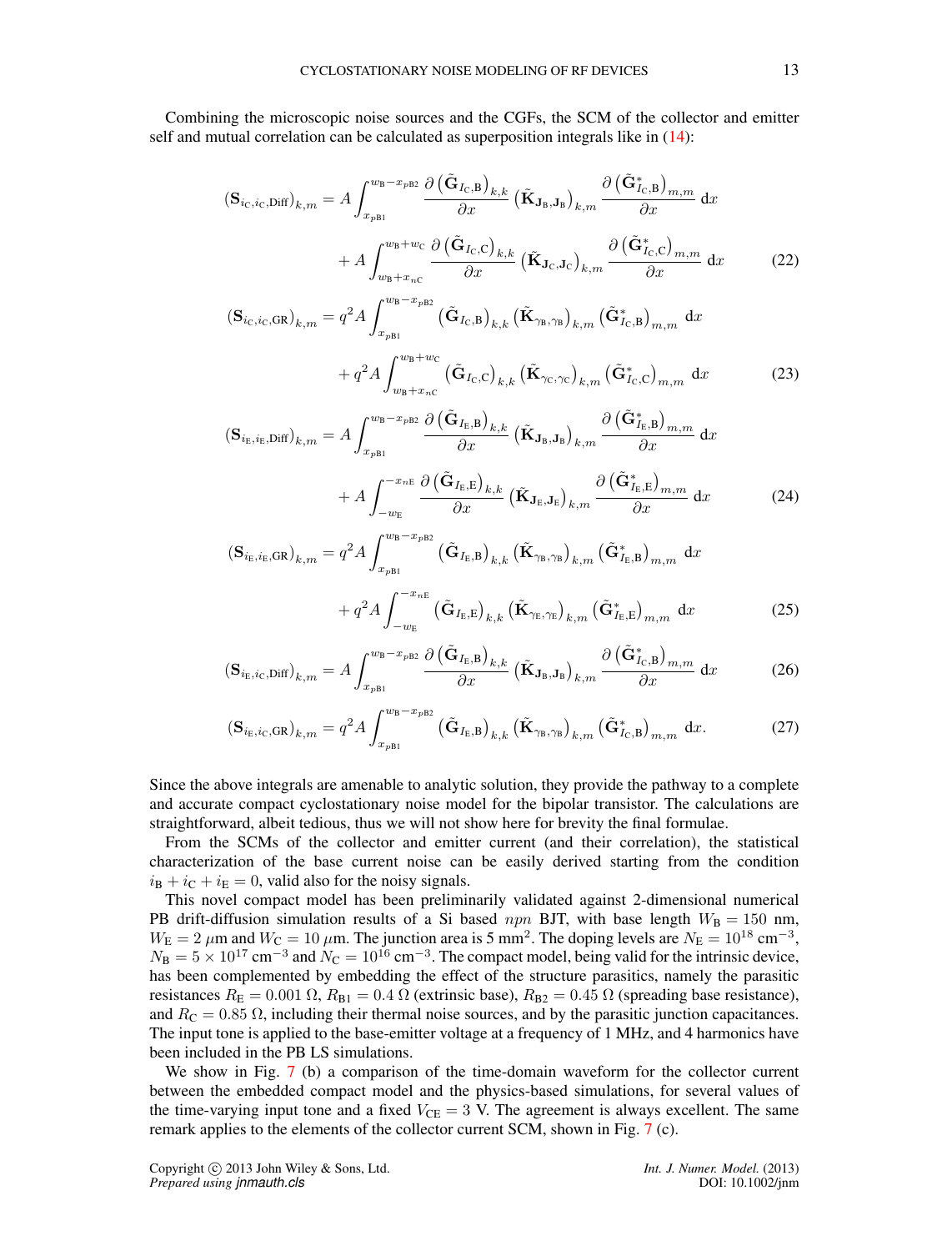Notice that to our knowledge this the first example of a complete and closed form LS model of the bipolar transistor including cyclostationary noise in a self-consistent way. In fact only approximate LS noise models based on MF or FM modulation schemes applied to stationary noise have been attempted so far. The availability of the accurate compact model can serve as a valuable simulation tool *per se* and also provide the reference against which the simplified models based on the MF or FM approach may be validated.

## 6. CONCLUSION

We have discussed the current status of cyclostationary noise modeling in high frequency active semiconductor devices, presenting in a unified manner the derivation of physics-based and compact device models. While in the physics-based case, at least for the more commonly employed PDEbased carrier transport description, the modeling roadmap is well traced (although many issues are still open, such as the accurate identification of the microscopic noise sources and the numerical efficiency of the simulations), the derivation of compact models still is an open research area. This is partly motivated by the lack of an easily available experimental characterization of cyclostationary noise, and by the intrinsic complexity of the physics of fluctuations in LS operation.

Finally, we have shown results of the physics-based simulation of the noise performances of a GaAs-HEMT based resistive mixer and we have presented a novel compact cyclostationary noise model for bipolar transistors, preliminarily validated against Si BJT physics-based simulations.

#### ACKNOWLEDGEMENTS

The authors wish to thank prof. Francesco Bertazzi of Politecnico di Torino for providing the results of the resistive mixer PB simulation.

### **REFERENCES**

- 1. Phillips J, Kundert K. Noise in mixers, oscillators, samplers, and logic: an introduction to cyclostationary noise. *Proceedings of the IEEE Custom Integrated Circuits Conference (CICC)*, 2000; 431–439, doi:10.1109/CICC.2000. 852702. URL <http://www.designers-guide.org/Theory/cyclo-paper.pdf>.
- 2. Bonani F, Donati Guerrieri S, Ghione G, Pirola M. A TCAD approach to the physics-based modeling of frequency conversion and noise in semiconductor devices under large-signal forced operation. *IEEE Trans. El. Dev.* May 2001; 48(5):966–977, doi:10.1109/16.918245.
- 3. Bonani F, Donati Guerrieri S, Ghione G. Physics-based simulation techniques for small- and large-signal device noise analysis in rf applications. *IEEE Trans. El. Dev.* Mar 2003; 50(3):633–644, doi:10.1109/TED.2003.810477. Invited paper.
- 4. Rudolph M, Bonani F. Low-frequency noise in nonlinear systems. *IEEE Microw. Mag.* Feb 2009; 10(1):84–92, doi:10.1109/MMM.2008.930678.
- 5. Bonani F, Ghione G. *Noise in semiconductor devices*. Springer-Verlag, 2001.
- 6. Limiti E, Ciccognani W, Colangeli S. *Characterization and Modelling of High-Frequency Active Devices oriented to High-Sensitivity Subsystem Design*, chap. 3 in "Microwave De-Embedding: From Theory to Applications". Academic Press, 2014; 97–150.
- 7. Demir A, Sangiovanni-Vincentelli A. *Analysis and Simulation of Noise in Nonlinear Electronic Circuits and Systems*. Kluwer Academic Publisher, 1998.
- 8. Bonani F, Donati Guerrieri S, Ghione G. Noise source modeling for cyclostationary noise analysis in large-signal device operation. *IEEE Trans. El. Dev.* Sept 2002; 49(9):1640–1647, doi:10.1109/TED.2002.802638.
- 9. Demir A, Mehrotra A, Roychowdhury J. Phase noise in oscillators: A unifying theory and numerical methods for characterization. *IEEE Trans. Circuits Syst. I, Fundam. Theory Appl.* May 2000; 57(5):655–674.
- 10. Demir A. Phase noise and timing jitter in oscillators with colored-noise sources. *IEEE Trans. Circuits Syst. I, Fundam. Theory Appl.* December 2002; 49(12):1782–1791.
- 11. Traversa FL, Bonani F. Oscillator noise: a nonlinear perturbative theory including orbital fluctuations and phaseorbital correlation. *IEEE Trans. Circuits Syst. I, Regul. Pap.* October 2011; 58(10):2485–2497, doi:10.1109/TCSI. 2011.2123531.
- 12. Jacoboni C. *Theory of Electron Transport in Semiconductors: A Pathway From Elementary Physics to Nonequilibrium Green Functions*. Springer-Verlag, 2010, doi:10.1007/978-3-642-10586-9.
- 13. Jungemann C, Meinerzhagen B. *Hierarchical Device Simulation. The Monte-Carlo Perspective*. Springer-Verlag, 2003, doi:10.1007/978-3-7091-6086-2.